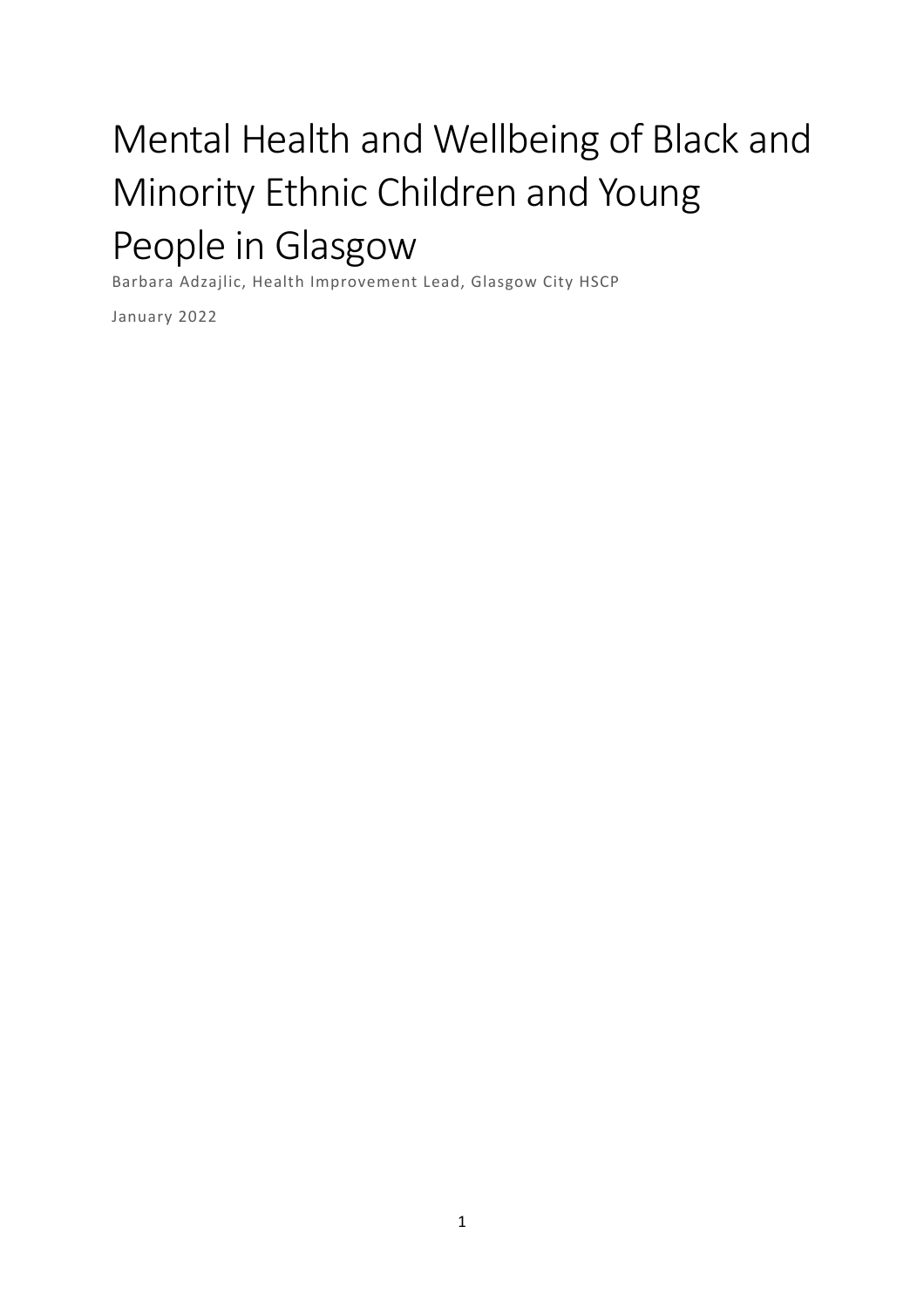# **Contents**

| Introduction<br>3                                                                     |
|---------------------------------------------------------------------------------------|
| Methodology<br>3                                                                      |
| Background - recent and local context<br>3                                            |
| What are the issues affecting BME Mental Health and Wellbeing?<br>4                   |
| <b>Key themes</b><br>5                                                                |
| <b>Cultural issues within communities</b><br>5                                        |
| Stigma and cultural understandings of mental health<br>6                              |
| 9<br>The role of faith and religion                                                   |
| Help-seeking and service under-utilisation<br>10                                      |
| <b>Adverse life experiences</b><br>11                                                 |
| Poverty and deprivation<br>11                                                         |
| Racism, Islamophobia and other forms of discrimination<br>12                          |
| 13<br>Immigration                                                                     |
| Identity<br>14                                                                        |
| Gender violence, FGM and other harmful cultural practices<br>14                       |
| <b>Practical &amp; Logistical issues</b><br>15<br>15                                  |
| Language barriers                                                                     |
| Awareness of services, understanding of the system<br>16                              |
| <b>Immigration status</b><br>17                                                       |
| <b>System issues</b><br>17                                                            |
| <b>Universality of services</b><br>17                                                 |
| Unconscious or implicit bias within services and in referrers to services<br>18       |
| Structural racism<br>19                                                               |
| Recognising the role of religion, faith & spirituality<br>19                          |
| Cultural competence and diverse workforce<br>20                                       |
| Embracing different ways of working<br>20                                             |
| <b>Limitations</b><br>22                                                              |
| <b>Discussion</b><br>22                                                               |
| <b>Considerations and Recommendations</b><br>23                                       |
| Mental Health Providers including schools counselling services and other school-based |
| 23<br>supports:                                                                       |
| Public health<br>23                                                                   |
| Across all services<br>24                                                             |
| 24<br><b>Next steps</b>                                                               |
| <b>Appendix I</b><br>25                                                               |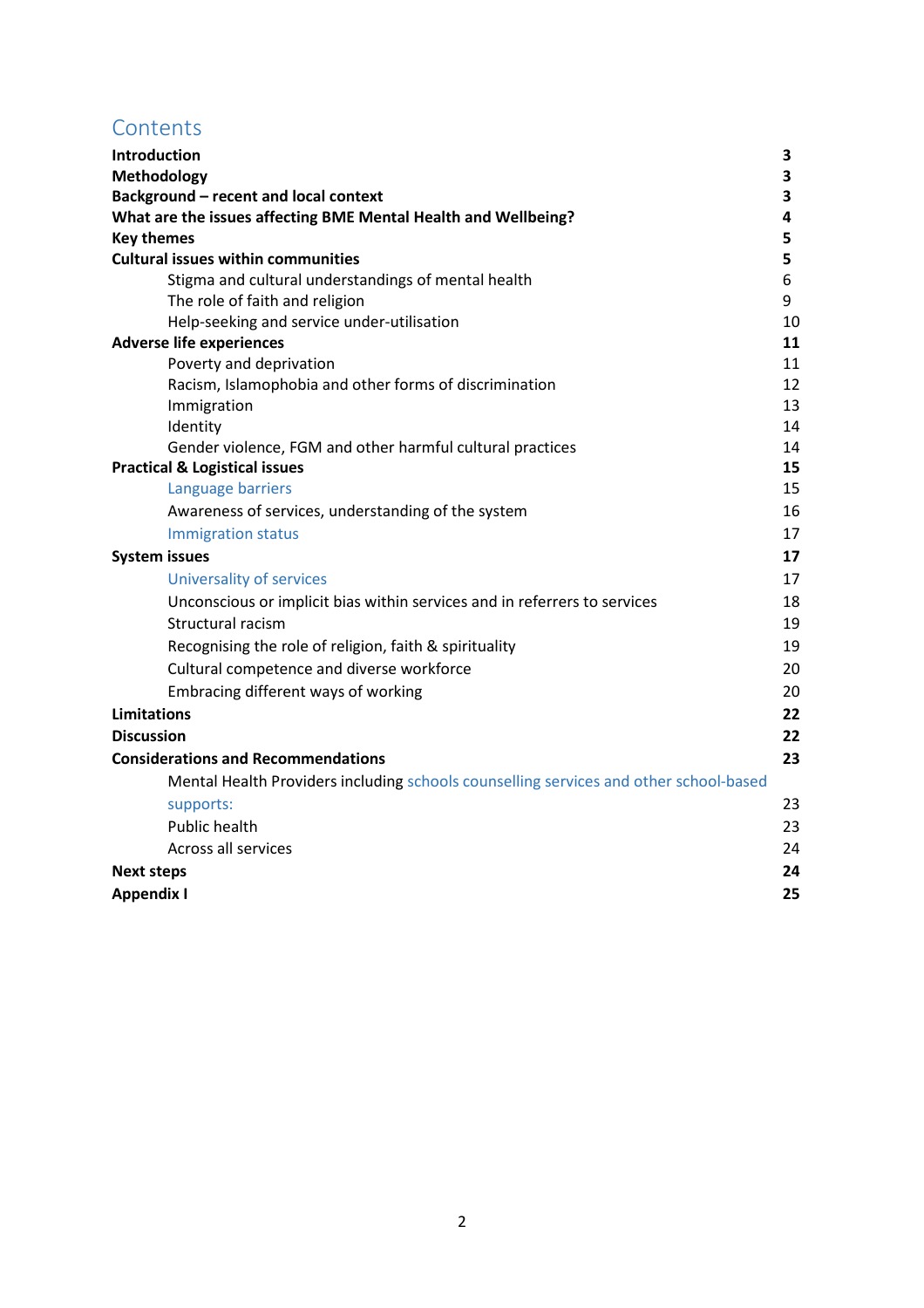# Introduction

The Community Mental Health and Wellbeing Supports and Services Framework requires local authorities to provide and enhance services for children and young people, ensuring that marginalised groups are not left behind.  $^1$  Glasgow City has an increasingly ethnically diverse population. Inequalities in mental health and wellbeing of people from ethnic minority backgrounds have been well documented for a number of decades, with many research papers investigating cultural issues within communities and system issues in services, as well as examples of good practice. Much, though not all, of this looks at the adult Black and Minority Ethnic (BME)<sup>2</sup> population and while some themes are cross-cutting, it is important to consider what will be different for children and young people. With the current focus on children and young people's mental health and wellbeing, there are opportunities to consider what assets already exist in Glasgow to support both culturally-specific interventions, and culturally aware universal services that meet the needs of these population groups. There is also much learning to be taken from research and work in other parts of the UK and beyond.

# Methodology

 $\overline{\phantom{0}}$ 

A literature search was undertaken by the NHSGGC Library Network, seeking both published and grey literature on the mental health of BME children and young people, including support for family members. The search included challenges and barriers, the needs of different groups, and evidence of approaches that work. An internet search revealed further literature including some very recent reports highlighting inequalities in mental health, as well as a number of organisation and projects currently being undertaken on this topic in different parts of the UK. Where possible, contact was made with these and learning has been incorporated into this report. In addition the author spoke with staff from a number of organisations working with BME children and young people or families, either specifically on mental health and wellbeing or more generally, to sense-check the literature findings and also gain a more local perspective. A list of organisations consulted is included in Appendix I.

# Background – recent and local context

The Covid-19 pandemic has highlighted many areas of inequality in UK society, with people from BME communities more likely to become infected with the virus and more likely to have poorer outcomes. This, and the increasing attention paid to the Black Lives Matter movement following the murder of George Floyd in 2020, has prompted discussion across Scotland and within Glasgow about ethnic inequality and the differential experiences of BME children and young people in schools, the health service and society as a whole. This report aims to bring together some of the knowledge that exists about the impact of ethnic and racial inequality, and to make recommendations to improve BME children and young people's experiences.

<sup>1</sup> Community Mental Health and Wellbeing Supports and Services Framework (www.gov.scot)

<sup>&</sup>lt;sup>2</sup> This paper will refer primarily to BME as this term is most commonly used in Scotland at the time of writing. BPoC (Black and People of Colour) is a preferred term of some organisations, however the scope of this paper extends to white minority groups including Travellers and Eastern European groups.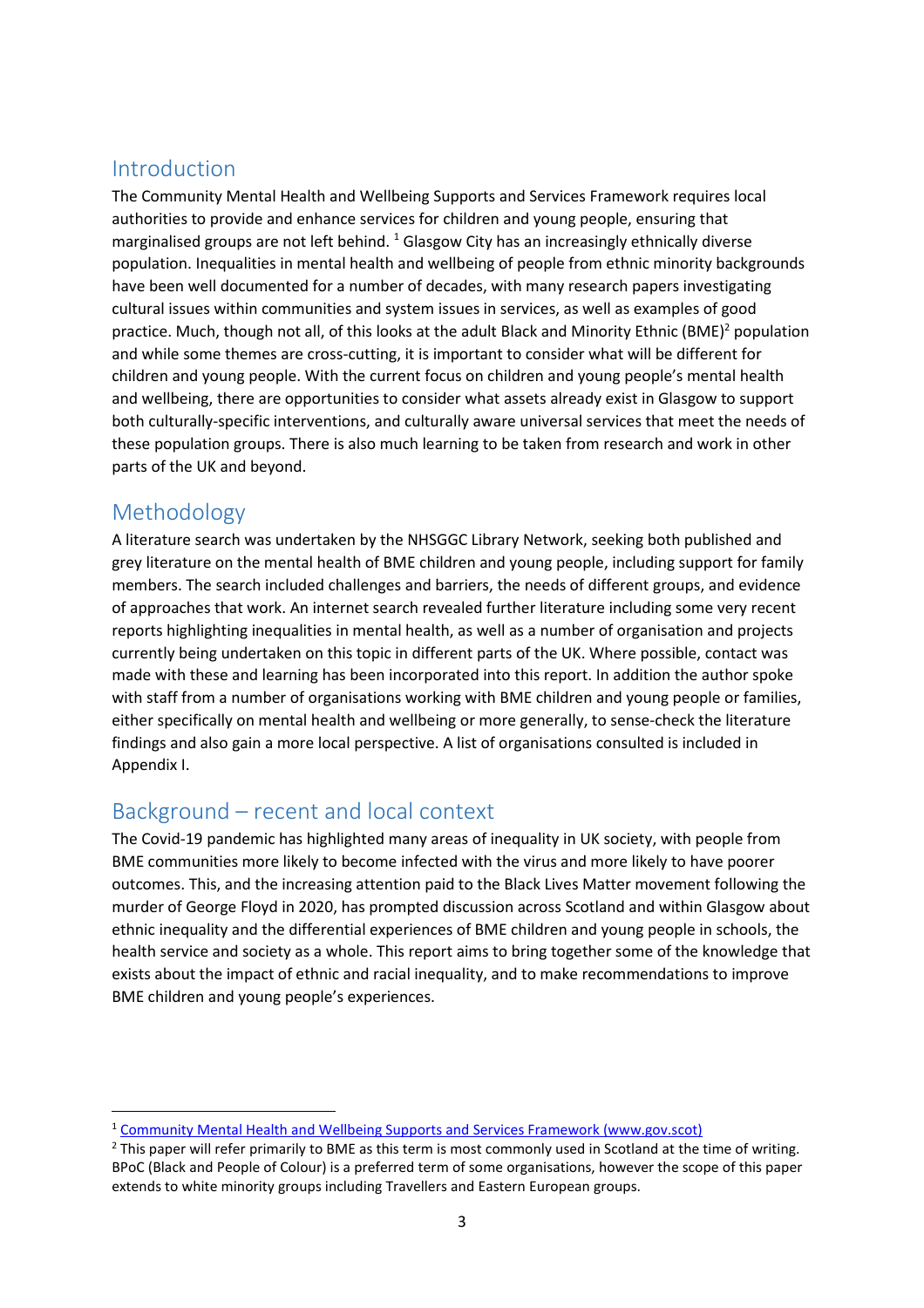A 2019 report by Glasgow Centre for Population Health<sup>3</sup> looks at Glasgow's changing demographics with a particular focus on the non-White ethnic minority population (excluding, for example, White Polish, White Irish and White Gypsy/Traveller communities). Using forecasts from this report, Glasgow's Black and Minority Ethnic population is estimated to make up around 17% of the total population in 2021. Forecasts suggests that by 2031 around a quarter of children in Glasgow will be from a non-White ethnic minority group. This figure can be expected to be higher once the abovementioned White minority groups are included.

While we can learn from examples of interventions around the UK, it is worth noting that Scotland has its own, unique BME population profile, as does Glasgow. In the 2011 census, 33% of Glasgow's non-White population identified as Pakistani, 21% as African, Caribbean or Black (a group that experiences high levels of deprivation and unemployment), and 14% as Indian or Bangladeshi. It is important to note that

- Each of these ethnic groups has its own unique set of experiences and issues;
- Within any ethnic group there may be people whose families have been in Glasgow for three or more generations; young people who have spent most or all of their lives here who may have different experiences than their parents; and people who have much more recently immigrated;
- Within each of these categories there will be different experiences of the immigration process and associated trauma; funding and service availability; understanding of British culture and health care systems; relationship with traditional community and faith leaders within the diaspora community; feelings about identity and belonging, English language capability and so on.
- There are also sub groups with different dialects and traditions, for example the Roma community in Glasgow is made up of four distinct groups.

One youth worker specialising in mental health support to BME young people in Glasgow described this situation as having "layers and layers of complexity" and the gaining of cultural competence as a continuous, never-ending process.

# What are the issues affecting BME Mental Health and Wellbeing?

This report draws on national and international studies on specific mental health issues with specific groups of children, young people and families, as well as the literature on adults. The literature review revealed that there is a wealth of research into Black and Minority Ethnic mental health, so much so that BME groups are considered to be over-represented in research terms, but despite this still under-represented in terms of successful mental health prevention and intervention. There is some evidence to suggest a greater or lesser prevalence of some mental health problems among different ethnic groups, however a 2016 study found many flaws and limitations in the data presented and concluded that there are only suggestions of differences and only for some conditions<sup>4</sup>. What we do know for certain is that experiences of migration, refugee and asylum seeker status, racism, service discrimination and lack of cultural competence, and stigma around mental health within some BME communities in the UK, mean that some groups are more likely to

l

<sup>&</sup>lt;sup>3</sup> Walsh, D., Buchanan, D., Douglas, A. et al. Increasingly Diverse: the Changing Ethnic Profiles of Scotland and Glasgow and the Implications for Population Health. Appl. Spatial Analysis 12, 983–1009 (2019). https://doi.org/10.1007/s12061-018-9281-7

<sup>&</sup>lt;sup>4</sup> Rees, R. et al (2016) Prevalence of mental health disorders in minority ethnic populations UCL/Institute of Education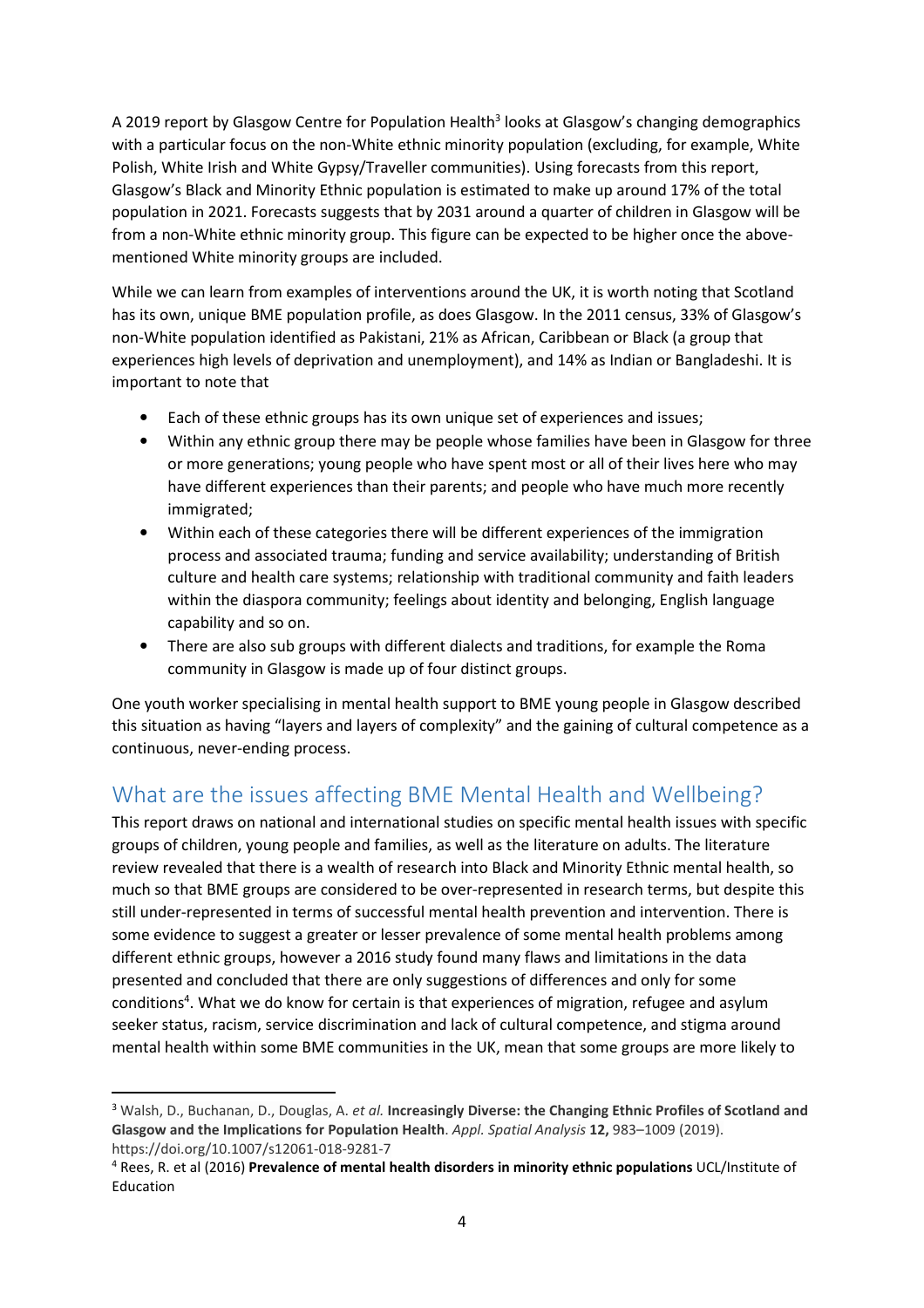experience associated mental health problems, challenges in accessing services, and differential treatment within those services.

While there are fewer studies on children and young people from BME groups, the experiences of BME adults, and in particular women, are still hugely influential in terms of the context in which children and young people live, experience mental health, and access or do not access support. Parent/carer attitudes towards mental health, previous experience of services, and ability or willingness to access help will impact greatly children and young people's outcomes.

Kalathil (2011) points to the importance of socio-cultural context (experiences of racism, sexism and other forms of discrimination), personal and familial context (role within the household, experiences of abuse, spirituality and faith), and biomedical context (acceptance of psychiatric diagnoses and treatments)<sup>5</sup> in determining mental health outcomes of BME women. These should be taken into consideration when working with children, young people and their families. A 2013 small-scale study of ethnic majority and minority mothers in the Netherlands similarly points to the importance of working with mothers and understanding the barriers and facilitators they experience, in encouraging help-seeking for children's mental health issues.<sup>6</sup>

There is a number of studies on specific mental health issues for children and young people belonging to specific ethnic groups, as well as studies on mental health services and their success or otherwise in serving BME children, young people and their families. In terms of good practice in the UK, the Changemakers programme with the Centre for Mental Health and UK Youth is currently working to give young people from BME communities the opportunity to reimagine the mental health care system, and will be reporting in 2022<sup>7</sup>. Wandsworth Community Empowerment Network (WCEN)<sup>8</sup> has been a leader in addressing BME mental health needs. As well as establishing a number of projects and for a addressing the issue across the age ranges, in 2018 WCEN also founded the Black Minds Matter which aims to improve mental health awareness, access and action for BME young people and their communities.<sup>9</sup>

#### Key themes

l

A number of recent reports that feature in this report have identified a similar set of key themes in terms of BME Mental Health. The Ethnicity in Mental Health Improvement Project (EMHIP)<sup>10</sup> Key Interventions report (2020)<sup>11</sup> defined nine key themes in relation to ethnic disparities in Mental Health as shown:

<sup>7</sup> https://www.centreformentalhealth.org.uk/news/working-together-ensure-young-people-racialisedcommunities-can-access-appropriate-mental-health-support [accessed Dec 20210 <sup>8</sup> https://wcen.co.uk/mental-health/ [accessed Jan 2022]

<sup>&</sup>lt;sup>5</sup> Kalathil, J. et al (2011) Recovery and Resilience: African, African Caribbean and South Asian Women's Stories of Recovering from Mental Distress Mental Health Foundation and Survivor Research  $6$  Flink I.J., et al (2013) The role of maternal perceptions and ethnic background in the mental health help-

seeking pathway of adolescent girls. Journal of immigrant and minority health / Center for Minority Public Health, 15(2), pp. 292-299.

<sup>9</sup> https://blackmindsmatter.co.uk/ [accessed Dec 2021]

<sup>&</sup>lt;sup>10</sup> EMHIP is a joint project of South West London & St George's Mental Health NHS Trust and Wandsworth Community Empowerment Network. More information here: https://emhip.co.uk/

<sup>11</sup> https://wcen.co.uk/wp-content/uploads/2020/05/EMHIP-Intervention-Final-1.pdf [accessed Jan 2022]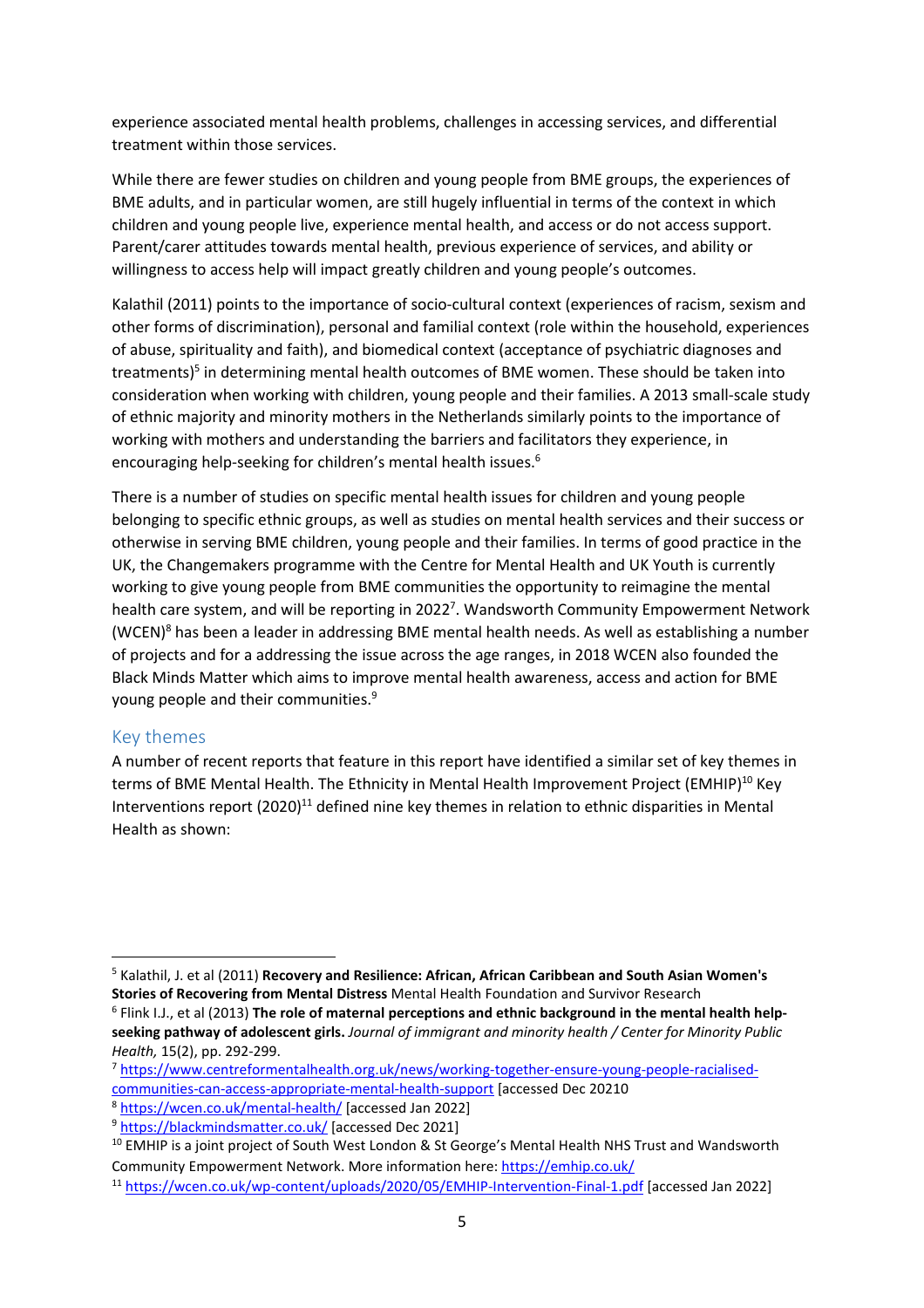

Taking these as a starting point, this report looks at four broader themes for consideration in Glasgow:

- cultural issues within specific BME communities that make it more difficult to talk about, and access help for, mental health;
- the impact of experiences like immigration, refugee and asylum seeker status, racism and discrimination;
- practical and logistical issues like language, immigration status and understanding of the system; and
- service and system issues such as racism, lack of cultural competence and ways of working that may lead to differences in experience with services as well as outcomes.

# Cultural issues within communities

This section considers cultural understandings and attitudes that may act as barriers (and sometimes facilitators) to good mental health, that are more prevalent within many BME communities in the UK and other countries, for a variety of reasons.

## Stigma and cultural understandings of mental health

Combatting stigma around mental health has long been an area of concern within public health and mental health. Understanding different cultural iterations of stigma is important in understanding why people from some communities may be less likely to feel able to talk about mental health, either within their own communities or to health professionals.

The Race Equality Foundation (2020) literature review highlights studies on African-descended faith communities from Christian based organisations, and on minority ethnic women, both of which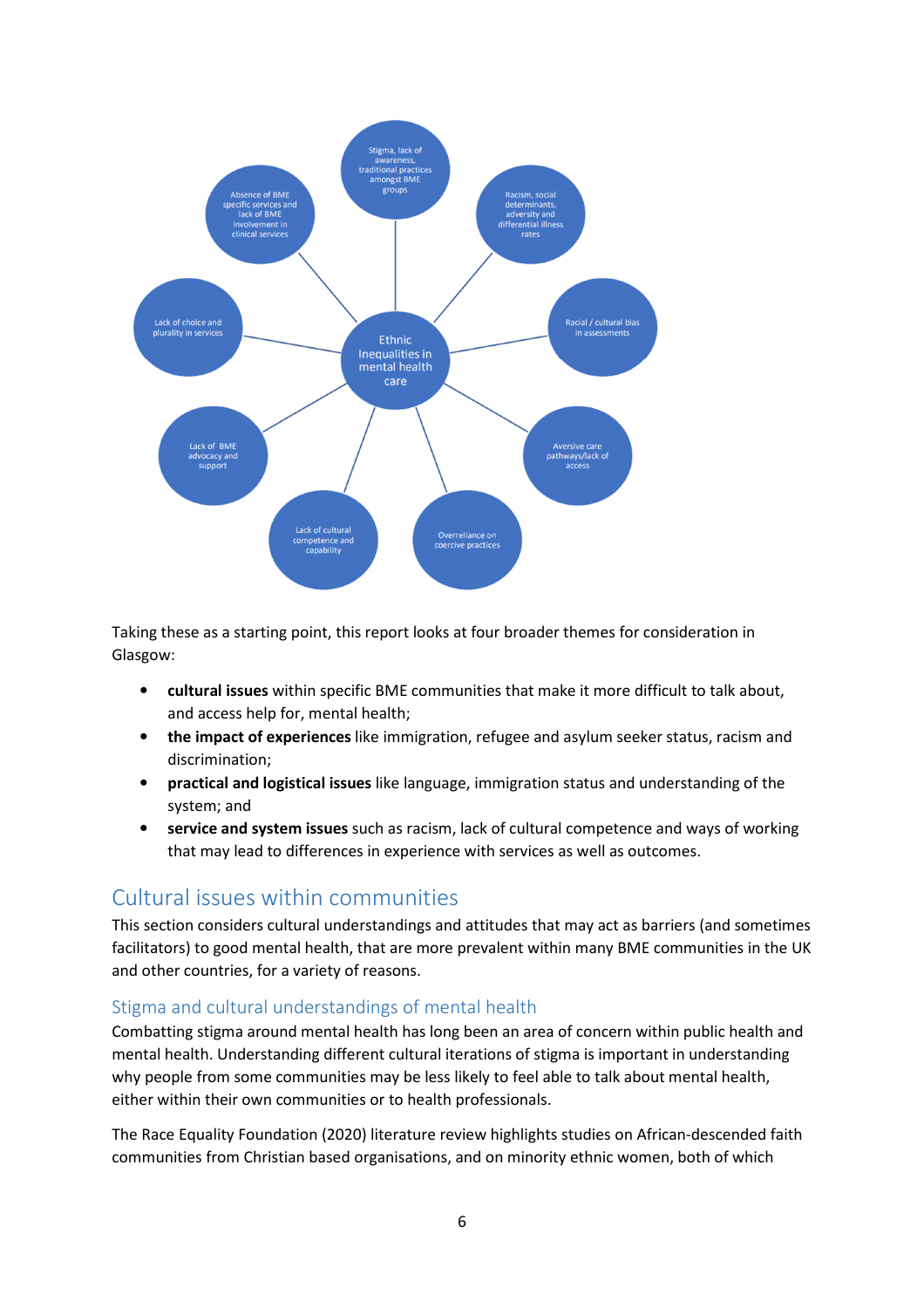observed cultural beliefs about mental illness; practices within faith communities; family/kinship relations and a preference for non-disclosure and therefore 'suffering in shame'.

Participants in the study spoke of mental illness in terms of being a 'curse', 'insanity' 'possession of the devil' and associated it with violence and danger. There was some form of moral failing or a weakness in those who were mentally ill, which was contrary to beliefs of being 'spiritually strong'. Denial and not 'talking about it' or avoiding contact with the individual or their family because of 'social stigma', contributed to the reluctance to seek help... [there was] a belief that mental illness was 'hereditary madness' that needs to be hidden from others.<sup>12</sup>

"Bad blood" is also discussed in Bradby et al's 2007 research into use of CAMHS by Asian families in a Scottish city. Women talked of how mental illness in the family is often blamed on the woman and her line; one woman described how families are at pains to keep any aspersions of 'madness' a secret because of how closely families monitor each other's health with a view to identifying suitable marriage partners. The fear of gossip was therefore a barrier to engaging with services.<sup>13</sup> This was echoed in conversations with Glasgow organisations who spoke of the stigma of having a family member with a mental illness. This in turn can prevent early treatment and lead to rejection by the community, compounding the isolation of patients and carers, and leading to more severe presentations. Some turn to religious practices and faith leaders rather than conventional medicine (which can be helpful or not – see the role of faith and religion, p8).

The Race Equality Foundation also recognises stigma as a major barrier in the Gypsy, Roma, and Traveller communities with concerns among adults about the perception of being "proper mental, that you're cracking up"; and about social services removing children from their care. Young travellers aged 15 to 21 also talked about a negative perception of, and lack of understanding about, mental health, and of the role of traditional hyper masculine roles in preventing traveller men from interacting with mental health services, with most saying they would "suffer in silence" with a mental health condition.<sup>14</sup>

Au (2017)<sup>15</sup> discusses how East Asian American immigrants' mental health is influenced by a number of factors, including the Confucianist principles that govern family life. These encourage emotional maturity, evidenced by an individual's ability to suppress difficult emotions. They also provide a strong protective factor in terms of collective family responsibility. For second-generation immigrant children the pressure to perform well academically and to have high levels of self-control, in order for the family to gain social status, coupled with sometimes poorer language skills, social isolation and deprivation which make this harder to achieve, can cause stress. Au presents studies showing this group is more likely to internalise mental health problems and to experience social anxiety, depression and suicide. Again, stigma and the idea that mental health disorders are a curse on the family, make members of this group less likely to seek help early.

https://raceequalityfoundation.org.uk/wp-content/uploads/2020/03/mental-health-report-v5-2.pdf

 $\overline{a}$ 

 $12$  Mantovani et al (2016) and Kalathil (2011) cited in Bignall T. et al (2020) Racial disparities in mental health: Literature and evidence review. London. Race Equality Foundation.

<sup>&</sup>lt;sup>13</sup> Bradby, H. et al (2007) British Asian families and the use of child and adolescent mental health services: A qualitative study of a hard to reach group, Social Science & Medicine, 65(12): pp2413-2424 ISSN 0277-9536 https://doi.org/10.1016/j.socscimed.2007.07.025.

<sup>&</sup>lt;sup>14</sup> Thompson (2013), Psarros (2018) and Yin-Hur and Ridge (2011) cited in Bignall T. et al (2020) Racial disparities in mental health: Literature and evidence review. London. Race Equality Foundation.

 $15$  Au, A. (2017) Low mental health treatment participation and Confucianist familial norms among East Asian immigrants: a critical review. International Journal of Mental Health, 46 (1) pp. 1-17. ISSN 0020-7411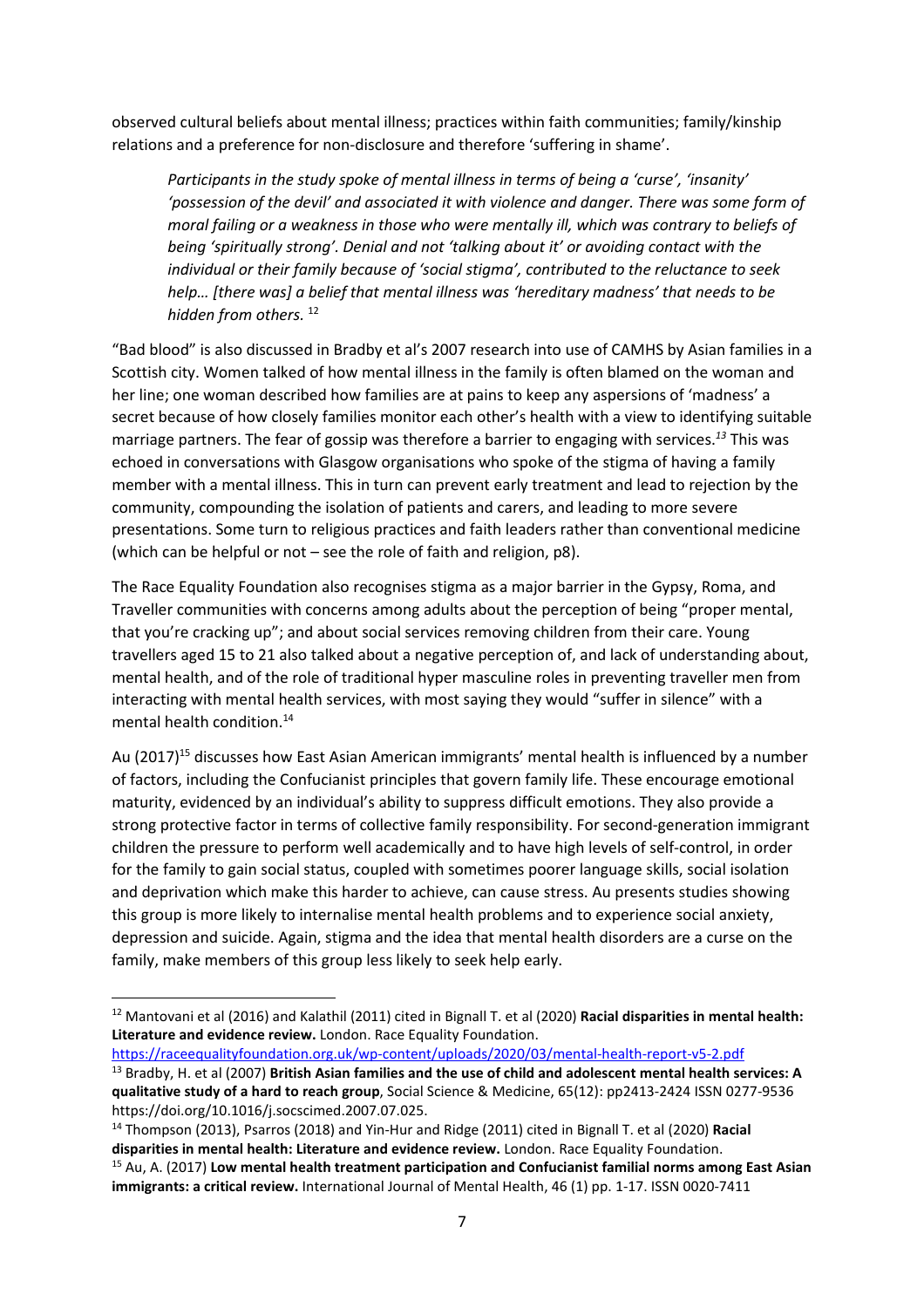A discussion with a Glasgow carers support service, whose services include providing support, information and training to families of children with autism, revealed a particular group of East Asian families that struggled to accept the long-term nature of the condition, partly in relation to a strong focus on academic attainment. Conversations with parents sometimes referred to "in the future when they're normal", or ask for information on "something that will make them stop it". The service also observed beliefs about bad luck; a desire to hide the condition; and worries about being ostracised by the community. There are concerns within the service that reluctance to accept the diagnosis may hamper a constructive response and lead to further difficulties and distress.

A quote from a 2006 report into challenges for CAMHS working with BME young people further highlights the need for professionals to understand different cultural and family dynamics in order to help young people:

"Asian parents don't understand eating disorders. So white professionals need to be aware of this and the fact that young Asians can't always talk to their parents in the same way that white young people might be able to...."<sup>16</sup>

Finally, for some, the concept of thinking about and caring for one's own mental health can be alien, as feedback from the work of a BME women's mental health organisation shows:

"Many women were unaware of trauma and general mental health issues as the concept of looking after themselves are often non-existent in their communities. Many BAME women are unaware that they are in domestic violence/abusive situation[s], [and] FGM and Forced Marriage and their side effects are often normalised."<sup>17</sup>

Organisations specialising in the mental health of BME groups have found effective ways of addressing stigma such as considering the language used to describe mental health; offering mental health support without badging it as such (for example alongside homework clubs); offering training and support to faith leaders and networks, and training community members as mental health ambassadors. Edinburgh-based Passion for Fusion, a youth organisation working predominantly with BME young people and their families, have produced storytelling-based resources to help young people talk about mental health in culturally-familiar and -appropriate ways. <sup>18</sup>

Examples in Glasgow include:

 $\overline{a}$ 

- Saheliya's Champions of Wellbeing programme (2017-2019) which trained approximately 20 women per year in mental health awareness, encouraging talking and help-seeking. The groups have continued post-funding on a smaller basis and the women continue to help others in their community with signposting and information sharing.
- Similarly, the African Women's Network trained 20 women in basic mental health awareness in 2020.
- Glasgow East End Carers, at the time of writing, are piloting some bespoke work with Chinese parents of children diagnosed with autism to try to address the many additional barriers this group faces.

<sup>&</sup>lt;sup>16</sup> Kurtz, Z. and Street, C. (2006), Mental health services for young people from black and minority ethnic backgrounds: the current challenge, Journal of Children's Services, Vol. 1 No. 3, pp. 40-49. https://doi.org/10.1108/17466660200600022

<sup>&</sup>lt;sup>17</sup> Information provided by Saheliya on its Champions from Wellbeing programme, personal communication. <sup>18</sup> https://www.youthlinkscotland.org/resources/heids-together-a-wellbeing-youth-work-resource/passion-4 fusion/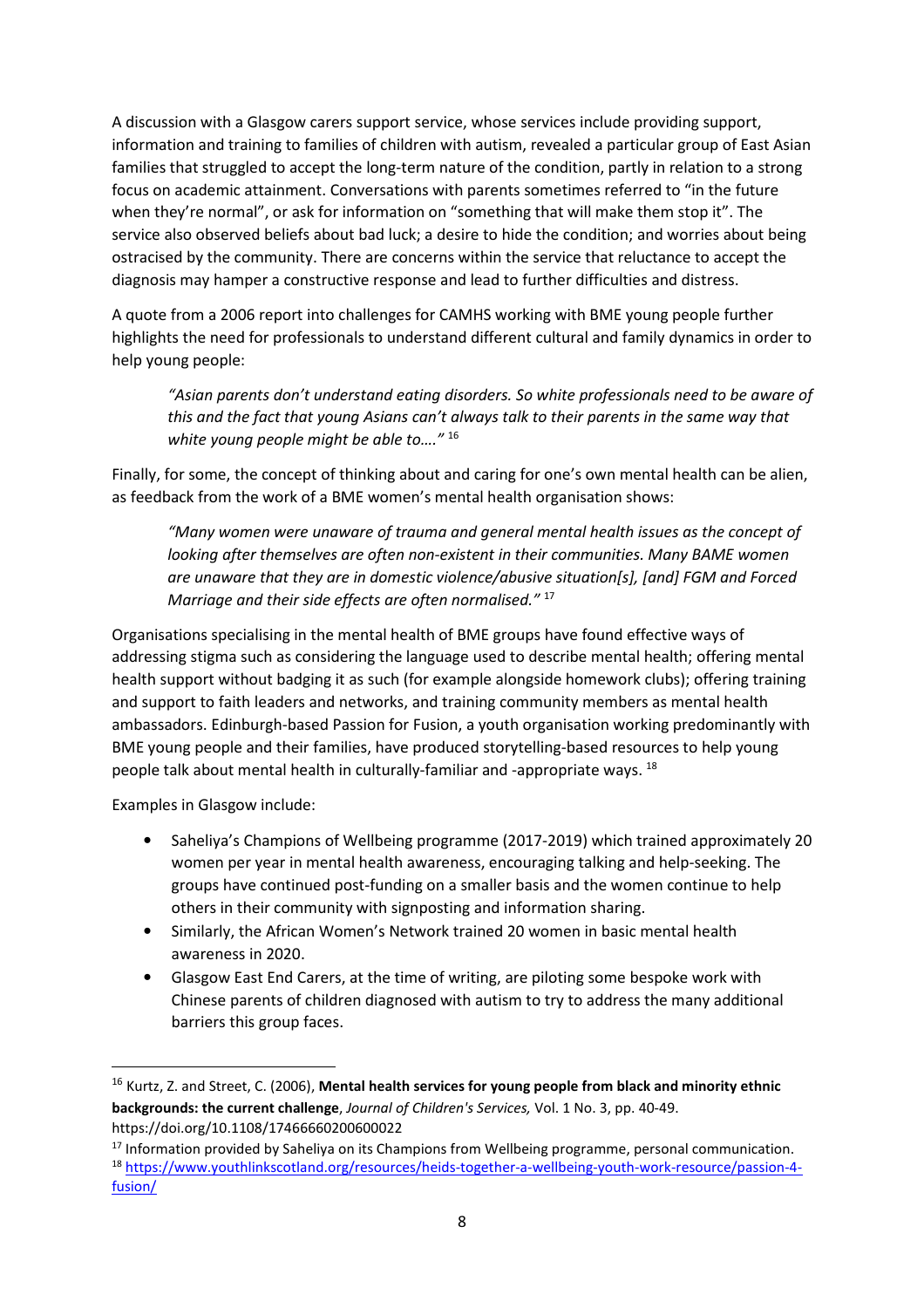In addition to community-based anti-stigma work, the Mental Welfare Commission for Scotland recommends that national anti-stigma campaigns be more representative of non-White people and take account of cultural factors.<sup>19</sup>

## The role of faith and religion

l

The 2021 Hidden Survivors report on young Muslims' mental health points strongly to faith as both a protective and a risk factor. <sup>20</sup> It demonstrates that young Muslims experiencing mental health problems are highly likely to turn to their faith for support, although they are less likely than older Muslims to describe mental health struggles in language with spiritual connotations (such as references to black magic). The report highlights that young Muslims face the dual issue of navigating their own communities and wider society. Unhelpful aspects within Muslim communities may include the belief that people who practise their faith are less likely to experience mental health problems, or that mental health problems can always be addressed though prayer; while in terms of wider society there are clear links between experiences of islamophobia and mental health problems. It recommends:

- better understanding of the faith, as well as cultural, backgrounds of patients;
- the use of Muslim counsellors and therapists as an option where possible;
- the use of community assets such as mosques as venues for therapeutic services and prevention work;
- that all therapists, regardless of religious belief, should support a conversation with patients about possible fears in order to provide reassurance of professionalism and a nonjudgemental approach.

A 2011 US study with 14-21 year old Muslims found that traditional beliefs (for example that prayer, or Koran recitation, can heal depression) were associated with a lower likelihood of accepting a physician's diagnosis and treatment of depression. It also found that strong, caring family relationships made help-seeking from a physician more likely.  $21$ 

Many other reports recommend understanding the importance of faith, faith leaders and faith communities in working with families to support children and young people's mental health needs. A small-scale US study found that Black parents were more likely than White parents to seek help from religious leaders for their children's mental health.<sup>22</sup> However, the Race Equality Foundation discusses the potential pitfalls of engaging with religion to cope rather than using mental health services: "some participants did not feel religious practices addressed the issue but showed the pastor's lack of understanding about mental illness, instead of facilitating individual's engagement with mental health services". <sup>23</sup>

 $19$  Racial Inequality and Mental Health in Scotland: A call to action September 2021 Racial-Inequality-Scotland\_Report\_Sep2021.pdf (mwcscot.org.uk) [accessed October 2021]

 $\frac{20}{20}$  Hidden Survivors: Uncovering the Mental Health Struggles of Young British Muslims - Better Community Business Network 2021 http://bcbn.org.uk/Hidden\_Survivors\_Synopsis.pdf

 $21$  Haroun, Z. et al (2011). Attitudes toward depression among a sample of Muslim adolescents in the Midwestern United States. International journal of adolescent medicine and health. 23. 293-301. 10.1515/ijamh.2011.058.

<sup>&</sup>lt;sup>22</sup> Thurston, I.B. et al (2018). Black and white parents' willingness to seek help for children's internalizing and externalizing symptoms. Journal of Clinical Psychology, 74, 161-177. https://doi.org/10.1002/jclp.22495 <sup>23</sup> Mantovani et al (2016) cited in Bignall T. et al (2020) Racial disparities in mental health: Literature and evidence review. London. Race Equality Foundation.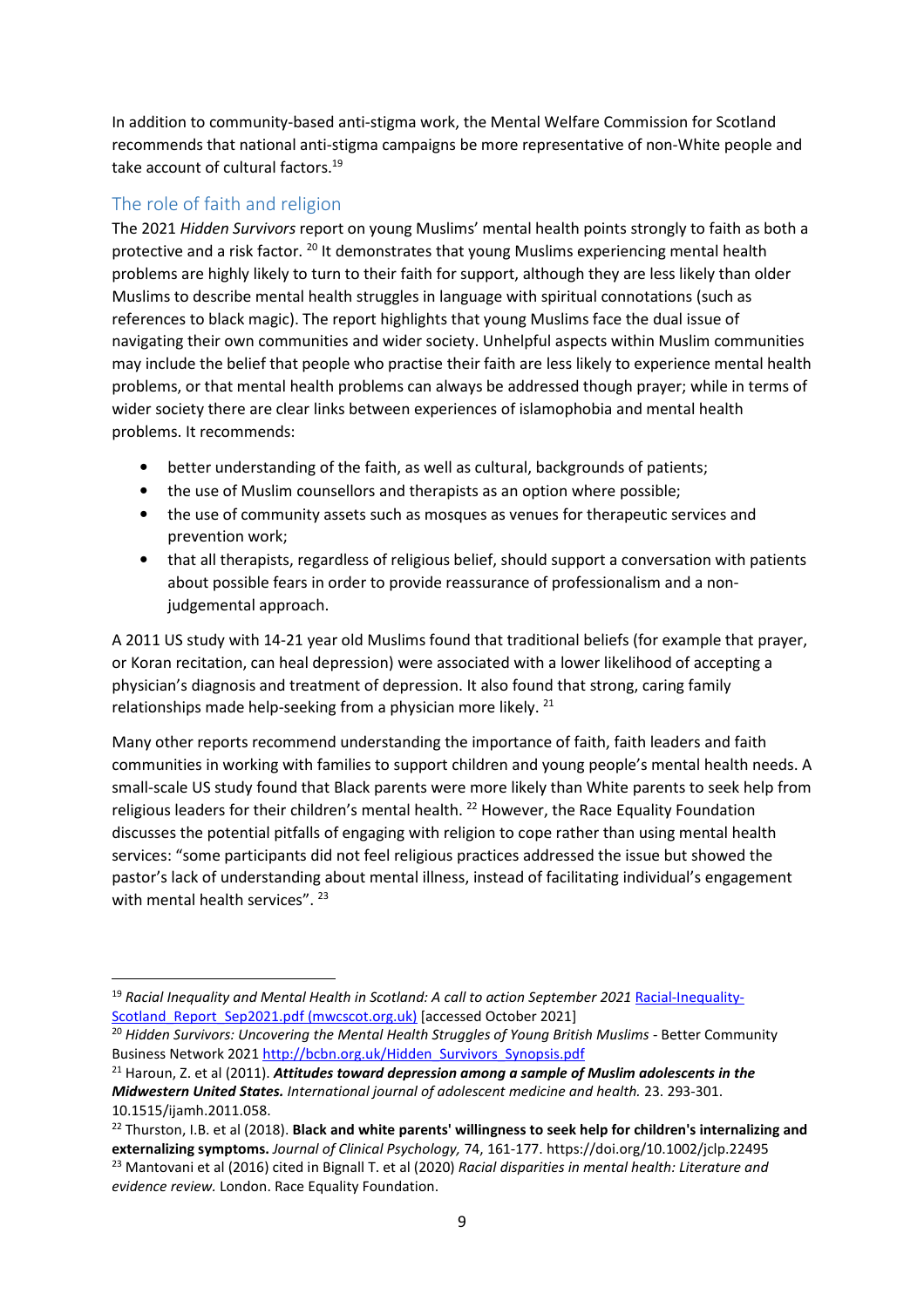Yamada's study of East Asian American Christian clergy showed that the likelihood of referral of congregants to mental health supports varied according to a number of intersecting factors including the age, ethnicity and education level of the clergy. The study points again to the importance of supporting faith leaders with mental health training and awareness of services, as for many immigrants they are the first point of contact for mental health problems, and can provide a means of doing so without fear of shame.<sup>24</sup>

In Glasgow the Central Mosque works with many Muslim young people from a range of backgrounds including new asylum seekers and refugees as well as third generation UK citizens. Echoing the recommendations of Hidden Survivors, a staff member reported that many young people seek help at the Mosque for mental health issues, and indicated willingness to offer space for therapeutic services to operate.

#### Help-seeking and service under-utilisation

 $\overline{a}$ 

The evidence around prevalence of mental illness within different ethnic groups is inconclusive with a few specific exceptions. However the impact of experiences of trauma, discrimination and racism, and immigration experiences mean there is often a greater need within some BME groups for mental health support. This greater need does not translate into greater service use (although this should also be treated with caution as equalities information is still not routinely collected by all statutory services). The cultural understandings of mental health, stereotypes about being strong, and a tendency to turn to sources of support internal to one's own community described above, provide some explanation as to why BME groups may under-use mental health supports and services. In turn, service under-utilisation contributes to the lack of awareness of cultural issues, and knowledge of prevalence, by mainstream services.

While strong community support networks can be a protective factor, they can also prevent helpseeking. A 2015 systematic review by Kapadia et al into mental health service use by British Pakistani women revealed that the women had high levels of social support primarily through family and friends, but that, as with other communities discussed in this report, these networks held high levels of mental health stigma, leaving women feeling they had to deal with mental illness alone and less likely to use specialist mental health services than white women. They also experienced the dual dilemma of wanting to access practitioners from their own cultural background whilst also fearing opening up because of the risk of disclosure in the community.<sup>25</sup> Other research with South Asian British young people revealed strong feelings that they would not want to access a support clinic and to discuss their problems with "strangers". <sup>26</sup>

This dual issue was raised repeatedly in both the research and conversations with Glasgow organisations. It applies both to young people and adults seeking help for themselves and to parents seeking help for their children. Solutions, discussed later in this report, will need to address both sides of this issue. A useful exercise could be to carry out consultation with BME young people in Glasgow to determine what would be the most preferred ways to access mental health support.

<sup>&</sup>lt;sup>24</sup> Yamada, A.M. et al (in press). Community Mental Health Allies: Referral Behavior among Asian American Immigrant Christian Clergy. Community Mental Health Journal. DOI: 10.1007/s10597-011-9386-9.

 $25$  Kapadia, D., et al (2017). Pakistani women's use of mental health services and the role of social networks: a systematic review of quantitative and qualitative research. Health and Social Care in the Community 25(4), 1304–1317. https://doi.org/10.1111/hsc.12305

 $26$  Randhawa, G. and Stein, S. (2007) An exploratory study examining attitudes toward mental health and mental health services among young South Asians in the United Kingdom, Journal of Muslim Mental Health, 2 (1)pp.21-37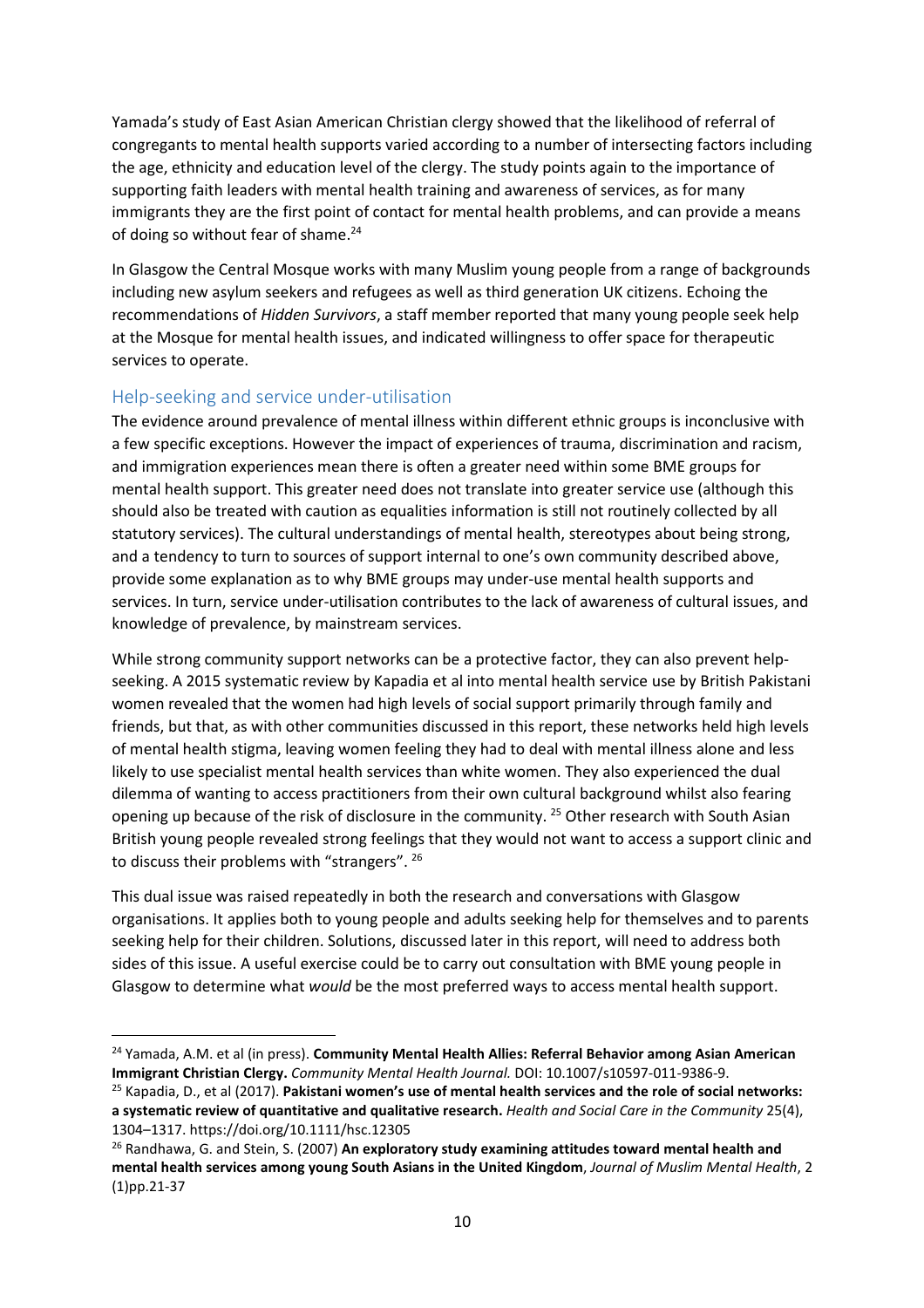A final barrier to mental health help seeking identified in the research was the model minority myth, an American term used to describe the stereotype of Asian Americans as an exemplary ethnic minority group, whose members work hard, are successful, and contribute positively to society. Kim and Lee (2014) found Asian American college students who had a strong internalised model minority myth (stating that they believed they should have a strong work ethic and inner drive, and be emotionally restrained) were less likely to seek professional help (although perhaps more likely to seek help for family members).  $^{27}$  This study includes implications for policy and practice including designing programmes that are sensitive to the value of "self-control". While this research refers to a specific American minority group there may be learning for groups in the UK such as British Indians who are perceived as being successful and as not experiencing systemic racism, but who nevertheless experience the impact of both stereotyping and of culturally-informed attitudes to mental health. The issues of "self-control" and a focus on academic achievement were discussed earlier in this report, and are also relevant to internalised expectations of girls from a variety of backgrounds.

# Adverse life experiences

The impact of life experiences on mental health is an important factor to consider. While there will be a variety of protective factors for all groups, people from marginalised groups are more likely to experience a range of potentially negative influences on their mental health.

## Poverty and deprivation

l

The association between poverty and deprivation, and poor mental health, has been closely examined in recent years and is widely accepted to work both ways: at its simplest, a decline in mental health may reduce ability to manage financial affairs and affect employment status; while job loss, debt and other financial worries can contribute to stress, anxiety and depression.<sup>28</sup> For children and young people, anxieties resulting from parental financial stress, the impact of poverty on educational and social opportunities, and experiences of bullying may affect mental wellbeing. Therefore, analysis of the factors contributing to mental health difficulties should take account of the likelihood of experiencing poverty and deprivation.

People belonging to many of the ethnic minority groups in the UK are more likely than the White British population to experience deprivation (although it should be noted that there are exceptions where a small number of BME groups fare better than White groups). For example, according to the Equality and Human Rights Commission,

- in Scotland in 2018 people from ethnic (excluding White) minority backgrounds were more likely than White British people to live in poverty (39.6% compared with 17.6%)  $^{29}$
- in 2016/17 in the UK Black people (41.5%) were the most likely to be employed in low-pay occupations;
- 3 in 10 children in the UK were living in poverty (2015/16) but this figure rises to 1 in 2 for Pakistani, Bangladeshi and Black African children;

<sup>&</sup>lt;sup>27</sup> Kim, P. Y. & Lee, D. (2014). Internalized model minority myth, Asian values, and help-seeking attitudes among Asian American students. Cultural Diversity and Ethnic Minority Psychology, 20, 98-106. http://dx.doi.org/10.1037/a0033351

<sup>&</sup>lt;sup>28</sup> For example, a detailed analysis of the relationship is found in Holkar, M. &, Mackenzie, P. (2016) Money on your mind Money and Mental Health Policy Institute

<sup>&</sup>lt;sup>29</sup> https://www.equalityhumanrights.com/sites/default/files/is\_scotland\_fairer\_accessible.pdf [Accessed August 2021]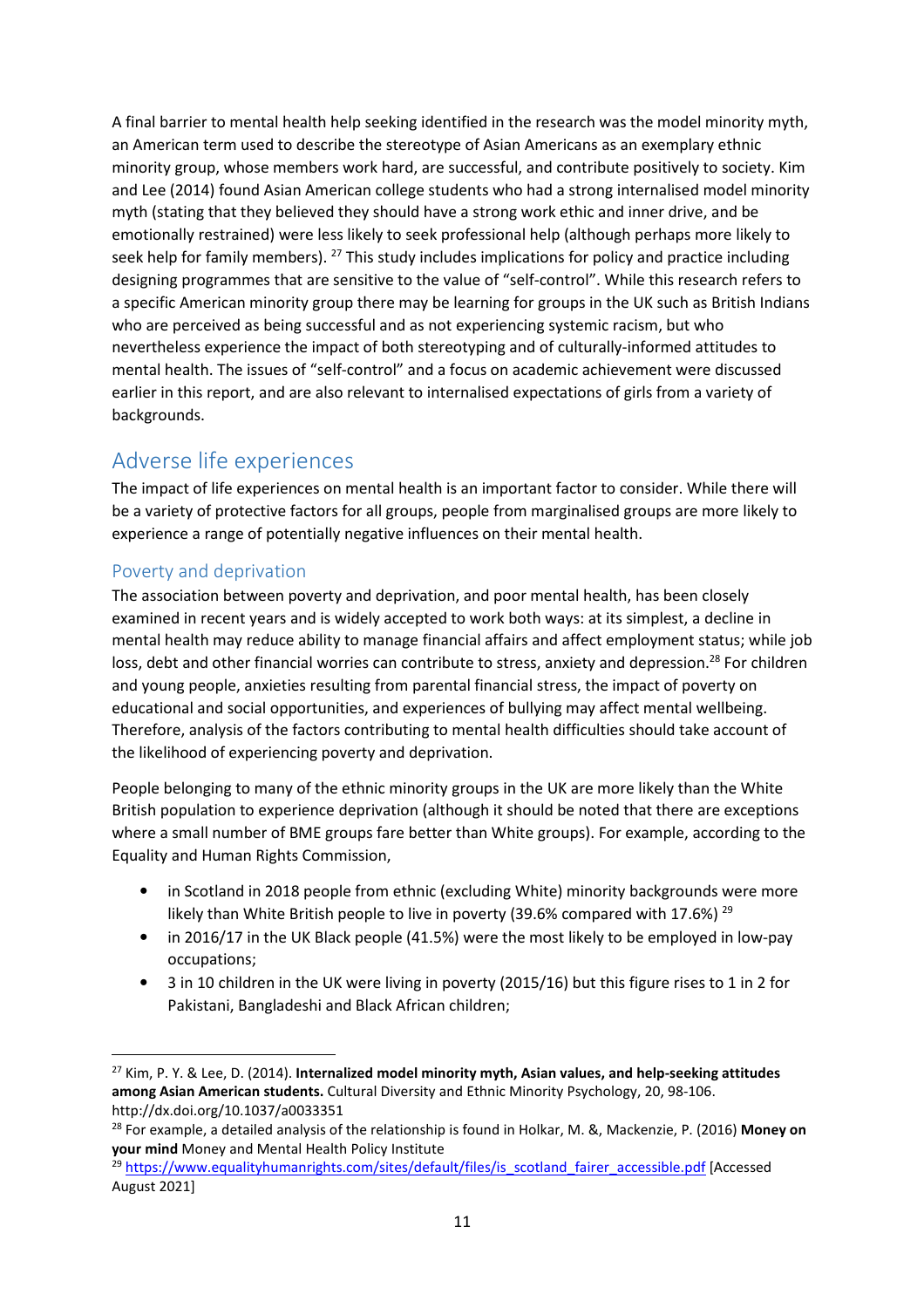• Over a 10 year period people from ethnic minorities made up 14% of the population of England and Wales, but 28% of all homeless households in England <sup>30</sup>

Additionally, the 2021 Hidden Survivors report details how British Muslims are more likely than the general population, and than other religious groups, to be unemployed, to be economically inactive due to caring responsibilities (for women), to receive a lower hourly pay rate, and, for Pakistani and Bangladeshi young people, to be NEET (Not in Employment, Education and Training) $31$ .

## Racism, Islamophobia and other forms of discrimination

l

There are many sources showing the links between racism and discrimination, and poorer mental health. A 2018 US study found that police shootings of unarmed Black Americans have adverse effects on the mental health of Black American adults generally.  $32$  Tynes et al  $33$  extended this research to investigate the impact African American and Latinx youth of viewing viral online images of both police killings and immigrants locked in cages, showing a significant association with PTSD and depression. The Changemakers programme currently underway with young BAME people in the UK has produced a short film where young BAME people talk of their personal experiences of the impact of learning of racist killings in other parts of the world, as well as other experiences of racism and lack of support generally. 34

The Hidden Survivors report discusses racism and islamophobia experienced by young British Muslims and describes an "increasingly hostile environment in Britain in which being a Muslim is becoming steadily more difficult" (p45). A Glasgow youth provider reinforced this, describing a recent rise in hostility with around 75% of the young people he worked with reporting experiencing islamophobia on a daily basis. Hidden Survivors recommends a recognition of the underlying factors of structural racism and discrimination on mental health outcomes.

There has been a recent acknowledgement of the extent of racism in Scotland with a Freedom of Information request in January 2021 revealing over 2,200 incidents in schools over a three-year period; in Glasgow 230 incidents were reported in 2019/20. This has been described as the 'tip of the iceberg' since racist incidents tend to be underreported. $35$ 

As well as experiences of outright racism, the Mental Wellbeing Commission for Scotland describes the cumulative negative effect on mental health of "micro aggressions" experienced by people from diverse ethnic communities on a daily basis, and of racism as a barrier to gaining employment appropriate to level of education. <sup>36</sup>

<sup>30</sup> https://www.equalityhumanrights.com/sites/default/files/is-britain-fairer-accessible.pdf [Accessed August 2021]

<sup>&</sup>lt;sup>31</sup> Hidden Survivors: Uncovering the Mental Health Struggles of Young British Muslims - Better Community Business Network 2021 http://bcbn.org.uk/Hidden\_Survivors\_Synopsis.pdf pp41-42

<sup>&</sup>lt;sup>32</sup> Bor J, Venkataramani AS, Williams DR, Tsai AC. (2018) Police killings and their spillover effects on the mental health of black Americans: a population-based, quasi-experimental study. Lancet. 2018 Jul 28;392(10144):302-310. doi: 10.1016/S0140-6736(18)31130-9.

<sup>33</sup> Tynes, B.M., Hamilton, M.W., Stewart, A.M. & Willis, H. A. (2019) Race-Related Traumatic Events Online and Mental Health Among Adolescents of Color Journal of Adolescent Health 65:3 371-377 June 10, 2019 DOI: https://doi.org/10.1016/j.jadohealth.2019.03.006

<sup>34</sup> https://www.ukyouth.org/2021/05/working-together-to-ensure-young-people-from-racialisedcommunities-can-access-appropriate-mental-health-support/ [Accessed August 2021]

<sup>35</sup> https://www.theredcard.org/news/2251-racist-incidents-recorded-in-scotlands-schools [Accessed August 2021]

<sup>36</sup> https://www.mwcscot.org.uk/sites/default/files/2021-09/Racial-Inequality-Scotland\_Report\_Sep2021.pdf [Accessed September 2021]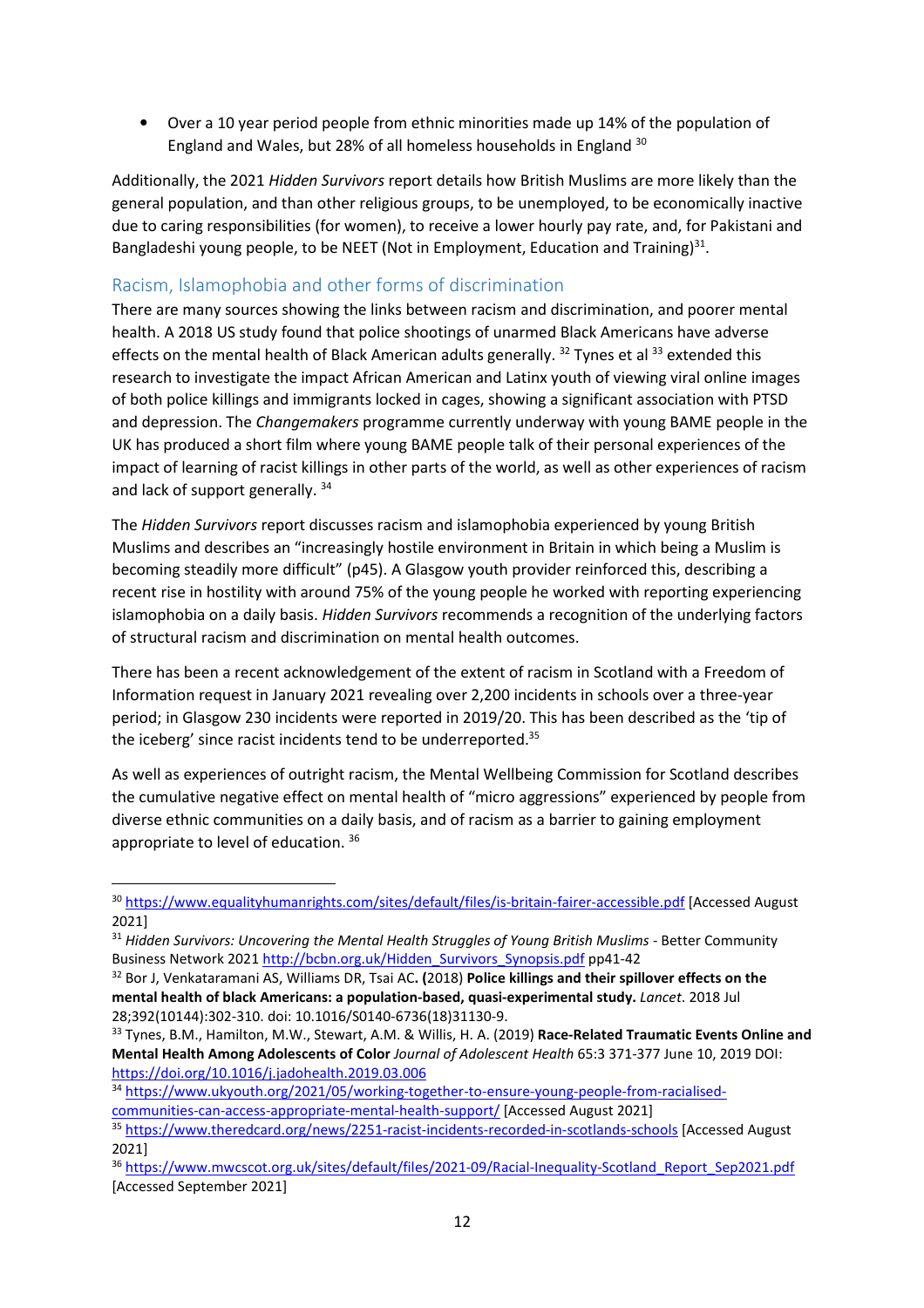Young people interviewed for the Hidden Survivors report<sup>20</sup> (pp84-87) talked about minimisation by practitioners of their experiences of racism and the effect this had on their mental health and their relationship with therapists. This is echoed in the Race Equality Foundation report<sup>37</sup> where practitioners were perceived as finding it difficult to understand the minority ethnic experience, and unwilling to engage with or hear about racism its mental health impact. For this reason, some patients wanted to be matched with someone from their own background as they believed there would be cultural understanding which would be beneficial to their engagement and treatment plan. Practitioners at all levels therefore need to acknowledge the impact of what can sometimes be toxic stress caused by these experiences on children and young people's wellbeing.

It also stands to reason that people who have experienced personal and structural racism may be less likely to expect fair treatment from services and may therefore be less likely to seek help for themselves or their children. This indicates a need to build trust between clinicians/services and communities. Religious/faith leaders and the voluntary sector have been found to be effective at bridging this trust gap. Families often feel more confident approaching religious leaders in the first instance. The Race Equality Foundation report showed the contribution of religious leaders was highly rated and could overcome fears about discrimination, lack of understanding by professionals and lack of trust, and that they were good at providing culturally appropriate support. 38 Conversations with faith-based organisations in Glasgow proved that there was an awareness of mental health problems facing young people and families, and a desire to help, but a lack of basic training, awareness and capacity to provide support. Some would welcome the opportunity to provide a local, safe space for services to operate.

## Immigration

Refugees and Asylum Seekers are a group of particular concern as regards trauma relating both to past experiences and to the immigration process. This was highlighted by several of the Glasgow organisations that were consulted. Issues identified below refer to children, older young people and/or to adults, but given the role of parental involvement in supporting their children's mental health, all are relevant:

- Pre-immigration trauma from the situation in the home country. Workers described how this trauma often comes to the surface once people arrive in the UK to relative safety, and is complicated by feelings of anxiety and guilt for having escaped leaving loved ones behind.
- Trauma arising from experiences of migration, trafficking and associated abuse, loss and bereavement.
- The immigration process itself: both unaccompanied young people and refugee/asylum seeker parents experience delays, anxiety and stress, having to re-tell their traumatic story, not being believed, and the complexity of the application process. A worker described the paranoia of someone who was convinced there was a camera in his room to monitor him. Primary care services and counsellors were described as not understanding the impact of this traumatic process, and this lack of understanding itself becoming a barrier to accessing support.
- Practical issues like language barriers and access to services, or knowledge of the system and what services are accessible, free or charged for.

 $\overline{a}$ 

<sup>&</sup>lt;sup>37</sup> Bignall T. et al (2020) Racial disparities in mental health: Literature and evidence review. London. Race Equality Foundation.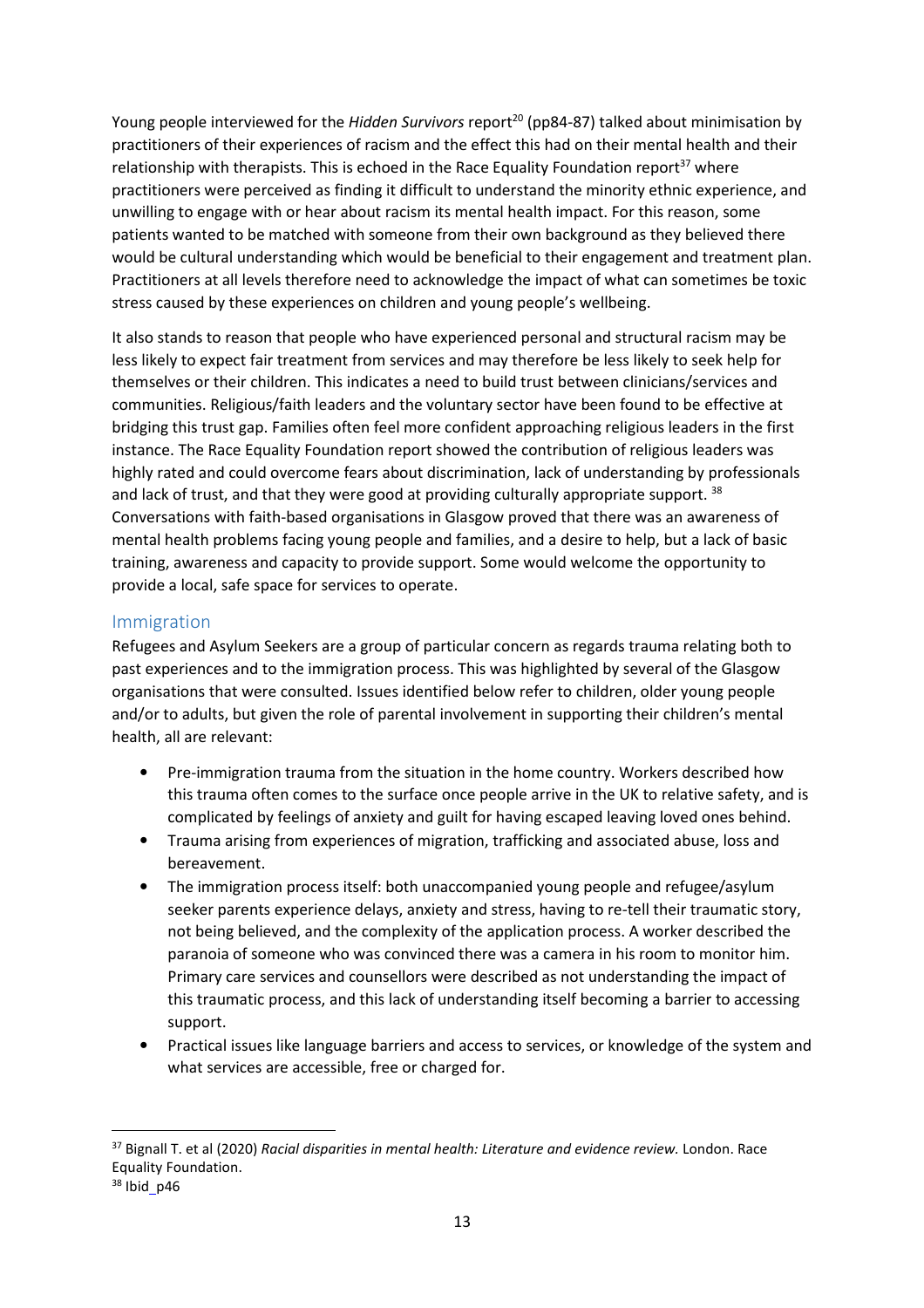- Depression arising from a mismatch of expectations. Many people arriving in this country expect that now they are safe, things will get better. However they then experience poverty, unemployment, racism and discrimination. Workers spoke of parents who were shocked that they were now unable to provide nice things for their children or to take them places by car. They were also shocked by the restrictions they faced, for example not being allowed to work: "Everywhere you turn to they say that is the law".
- Isolation: asylum seekers may be placed in areas where they have no resources or community to turn to. Previous sources of family and community support are no longer there. Language barriers, fear, lack of cultural understanding and discrimination act as barriers to integration. Gaining refugee status, while on the whole positive, can also mean another move to a new area which can be traumatic for children and young people who may have built up a social network at school.
- Unaccompanied young asylum seekers are of particular concern in terms of trauma. There is a comprehensive package of support around most of these young people in Glasgow in terms of good quality accommodation, access to therapy, and an allocated social worker. However there are gaps including young people who arrive above the age of 18, and those who arrive unaccompanied under the age of 18 but are later reunited with their parents, and who consequently lose a large part of their support package.
- Children of refugees and asylum seekers. In comparison to the group above, these children and young people have very little in the way of support and often live in poverty (as asylum seekers on Asylum Seeker Support and in basic accommodation), with parents who may be dealing with many of the issues described above. Many asylum seekers are wary of how much information they provide to authorities, and children also become wary of coming forward for help because of this tendency in the family to mistrust authorities. Children may therefore be living with their own or their parents' mental health problems that are not being acknowledged or addressed. They may also act as interpreters in a variety of situations which can expose them to difficult, confusing or traumatic experiences.

The Mental Welfare Commission for Scotland has recommended that Primary Care staff should all be trained in trauma-informed practice and in understanding the impact of the asylum process.<sup>19</sup>

## Identity

 $\overline{a}$ 

Young people belonging to ethnic and religious minority groups in the UK can also experience inner turmoil relating to their sense of identity. There can be conflict between the expectations of the family and community, and the need or pressure to fit in with their peers and assimilate to the local culture and norms. A worker from a Glasgow organisation spoke of third and fourth generation children and young people still suffering from this kind of identity crisis; many considered themselves primarily Scottish but would still be asked the question by others, presumably because they are visibly "different". Discrimination, prejudice and inequality of opportunity can also weaken a sense of belonging, as described in the Hidden Survivors report.<sup>39</sup> These issues around identity can have an adverse effect on psychological wellbeing.

## Gender violence, FGM and other harmful cultural practices

Harmful cultural practices including Female Genital Mutilation, Forced Marriage, and so-called 'honour'-based violence are still prevalent within some BME communities in Glasgow. According to a

<sup>&</sup>lt;sup>39</sup> Hidden Survivors: Uncovering the Mental Health Struggles of Young British Muslims - Better Community Business Network 2021 http://bcbn.org.uk/Hidden\_Survivors\_Synopsis.pdf p38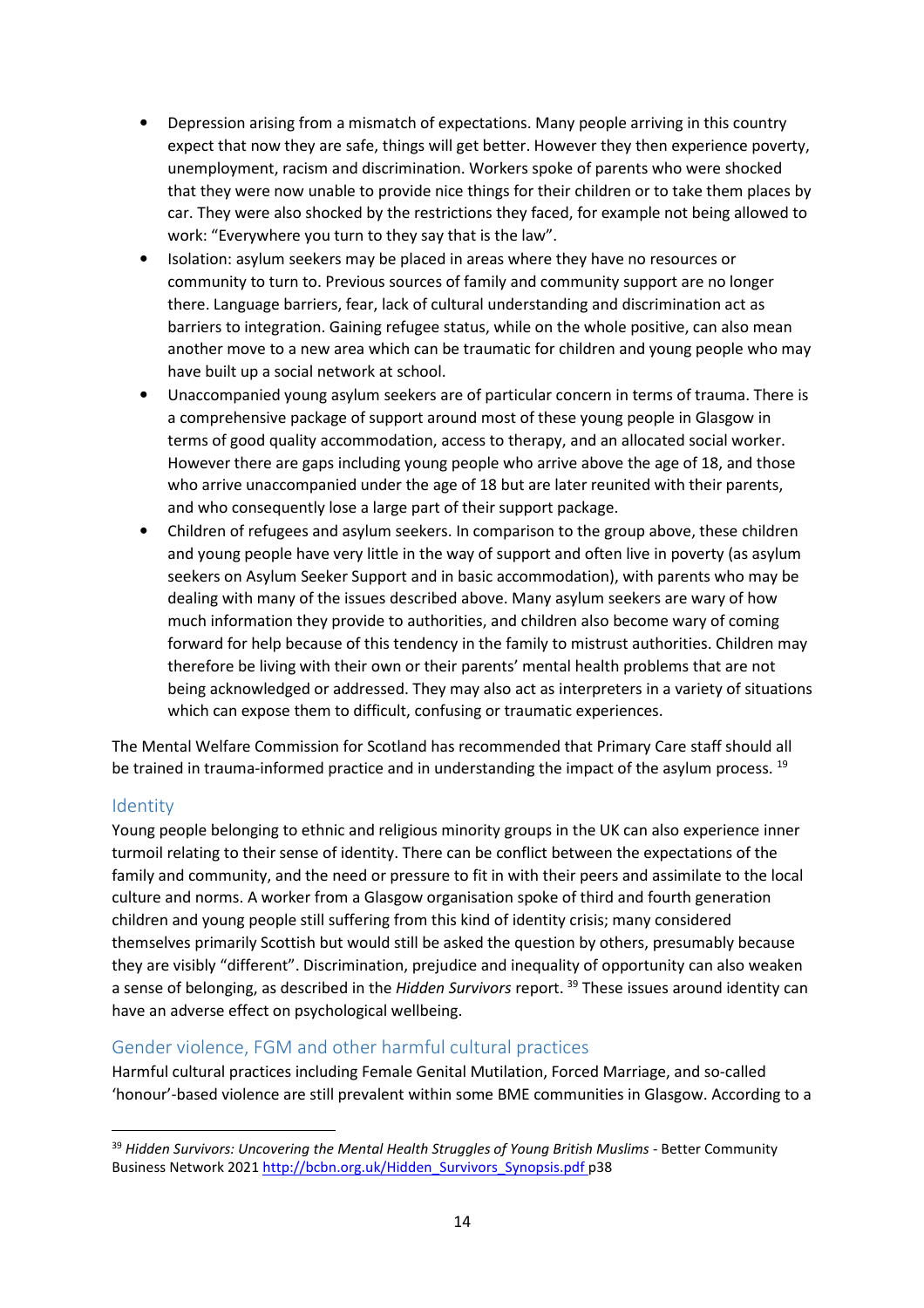third sector organisation specialising in supporting BME women and girls, many of the people they work with still do not know that FGM is illegal, and there continues to be a reluctance among some to get involved in efforts to end the practice. During the COVID-19 pandemic there has been little opportunity to travel abroad for the purposes of FGM or forced marriage, but specialist services continue to be vigilant for girls being taken south, for example to Birmingham where FGM is rumoured to be carried out. The traumatic impact of FGM has been well documented; the local service spoke of work on human rights issues with women affected by FGM, which can cause mental health issues to surface. For girls and young women at school, learning about human rights issues may have a similar impact, and services should be aware of this and be prepared to offer support.

Beliefs in some communities about family honour and shame mean that the burden is primarily on women and girls to be seen to behave in culturally acceptable ways. A worker spoke of girls being monitored in school by their brothers – including younger brothers – and having no freedom either inside or outside of the home. However, as mentioned above, there is also pressure to assimilate and to fit in with peers, as well as the threat of discrimination and prejudice for being "different". This can leave girls in particular with very few options if they need support, and points to the need for both specialist services with an understanding of the cultural complexities faced by these young people; and also for universal services to develop their own understanding of the reasons why some young people may need support, and how to provide it.

Beliefs about witchcraft have been mentioned earlier in this report. This came up in conversation with workers, one of whom expressed concerns about religious forms of "treatment" for mental illness which they likened to exorcism. However no-one spoken to was able to provide an estimate or evidence of whether and to what extent this happens in Glasgow.

# Practical & Logistical issues

#### Language barriers

Language barriers are a recurring theme in terms of BME groups' access to and use of services in general. Ability to both explain problems and to understand a professional are hampered by difficulties with everyday English as well as with medical and clinical terms. Also, as discussed previously, mental health is understood and talked about differently within different cultural contexts. Discussing mental health without cultural sensitivity can lead to associations with "madness", witchcraft, sprits, curses and black magic, which can prevent engagement with services.

Interpreting carries its own issues. For many BME communities, their minority status means that community members tend to know each other, which can lead to fears of gossip and implications for status in the community, as was raised within a number of the research papers as well as in conversations. The use of male interpreters was highlighted as a particular barrier for women talking about issues related to gender based violence, and examples were given of men discouraging women from seeking help.

Systemic issues were also raised around availability and reliability of interpreters, and there were claims that interpreters did not always relay accurate information. Others said that some interpreters interpret word for word which is not helpful to someone who does not understand the system and needs more detailed explanations. Some women attempted to bring a trusted female friend or family member to appointments for interpreting, with mixed success in terms of this being accepted by services that may have concerns about accuracy and coercion.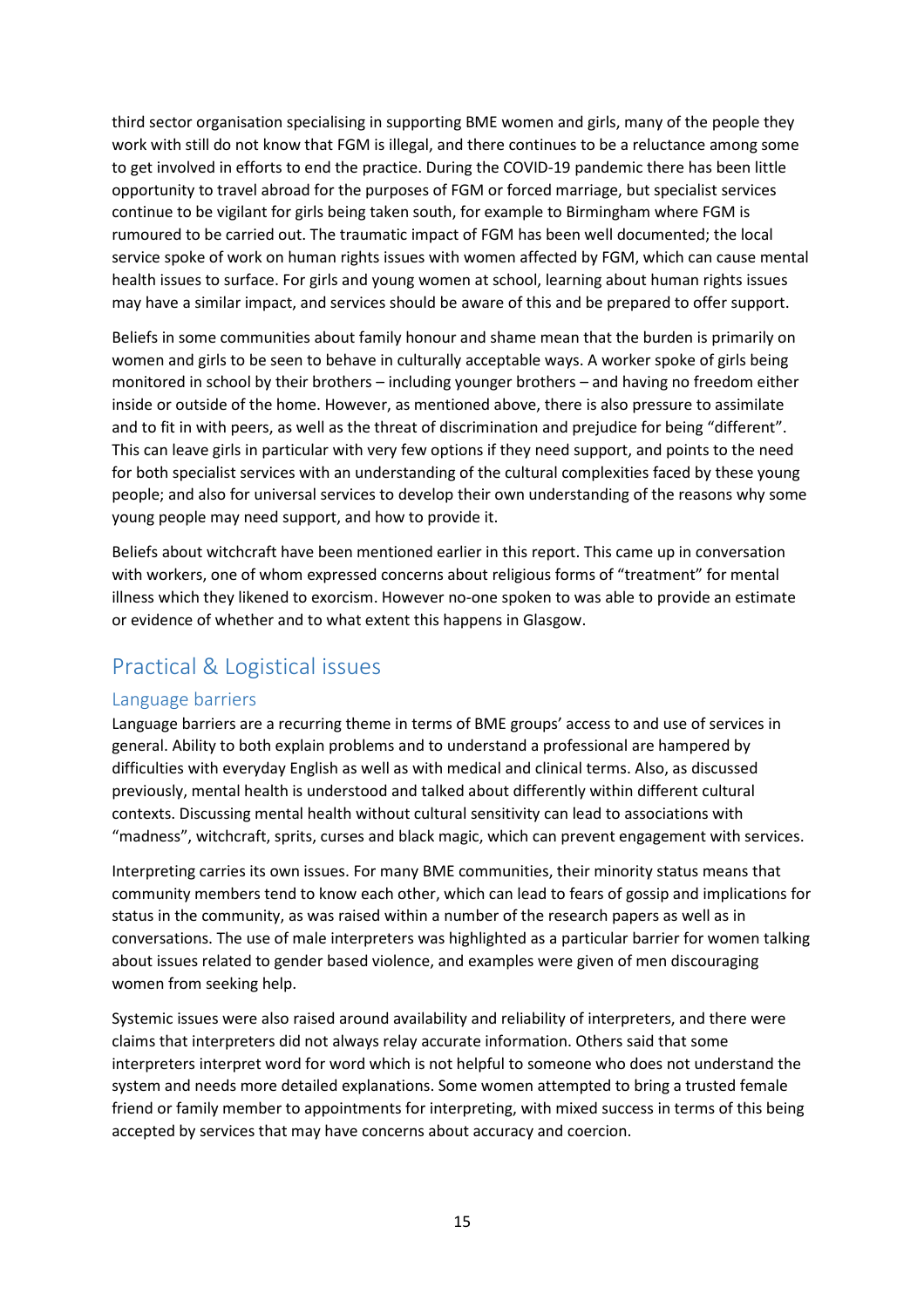One possible solution has been the use of technology to make use of services outside of the immediate community. A community development trust in Glasgow has been exploring outsourcing their counselling service to UK- and foreign-based Romanian speaking organisations. This could also be achieved for interpreting services. However there could be concerns about quality assurance and governance. Another recent example is the effort by Scottish Refugee Council in partnership with Public Health Scotland to produce Covid-19 information videos in other languages. In Glasgow and other health boards as well as nationally there are many examples of health awareness videos produced in a range of languages. Achieving this for mental health could help to at least begin conversations and improve awareness of services.

## Awareness of services, understanding of the system

Awareness of the range of services that are available was raised many times in conversations with community organisations. Issues for recent immigrants to Scotland included needing to have a basic understanding of the health system: from knowing how GP appointments work (an example was given of new patients trying to "tell their life story" within a 10 minute appointment) to knowing which services are free and which are not, or how to get to the appropriate hospital. It was also clear from conversations with various groups that even second and third generation immigrants sometimes did not know the range of services available to them or where they could go for help with mental health. NHS Inform has provided fact sheets and videos<sup>40</sup> in a range of languages explaining how the system works, but work clearly needs to be done to ensure this information reaches people.

Mental health charity Mind recommend raising awareness of psychological therapies widely, including through faith and community networks<sup>41</sup>; this recommendation can be extended to the full range of mental health and wellbeing supports and services.

Local "champions" such as Saheliya's Champions for Wellbeing have also been successful in improving knowledge of services by sharing information, including mental health issues, rights, where to get help and how the system works, and encouraging other women to get help/support.

School-based services are also recognised as a universal service that may mitigate against the effects of parental lack of understanding or knowledge of the health care system, especially where these are part of a greater "package" or whole-school approach that includes mental health awareness and stigma reduction. School-based counselling and group work therapy are now available to all children and young people in Glasgow from P6-S6. However it should be noted that the ability of younger BME children to access services may still be heavily influenced by parents and carers, and that of older young people may be limited by many of the cultural and discrimination-based barriers already discussed.

There may also be a need to promote better awareness among BME groups of mental health prevention and early intervention resources and strategies. A wide range of online materials is available across the UK, some of which is particularly aimed at BME young people. In Glasgow there are groups that promote physical and outdoor activity specifically to BME groups that would otherwise face barriers to engaging:

• Boots and Beards is a charity that encourages people from all communities (but focussing on under-represented groups) to engage with nature and the outdoors. They organise hillwalking trips which are attended mainly by Asian families and which participants say have

 $\overline{\phantom{0}}$ 

<sup>40</sup> https://www.nhsinform.scot/care-support-and-rights/health-rights [accessed Jan 2022]

<sup>41</sup> https://www.mind.org.uk/media-a/4426/we-still-need-to-talk\_report.pdf [accessed October 2021]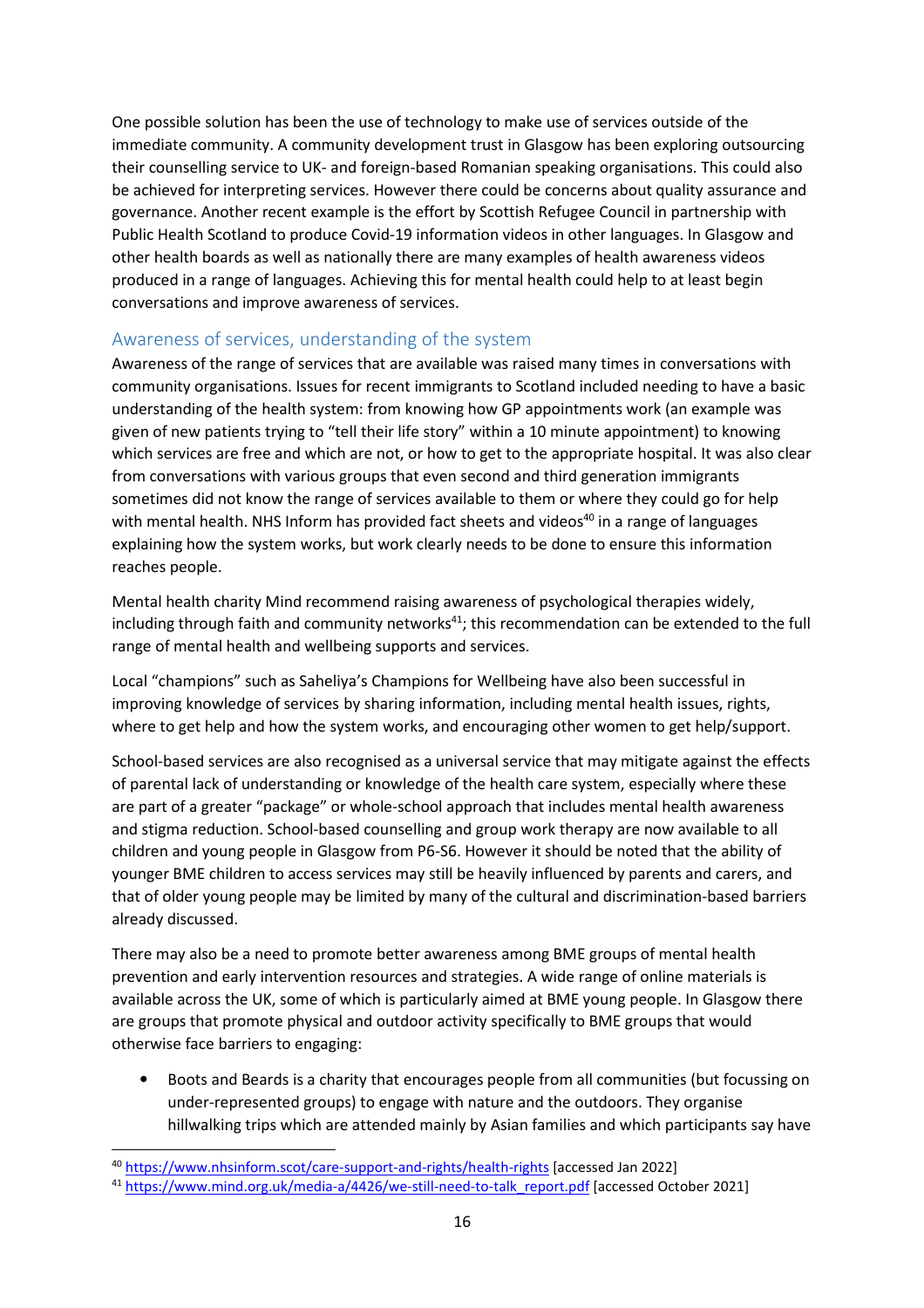helped them improve their physical and mental health, to engage with the environment and to spend quality time with family and friends. They also provide male and female badminton sessions, and deliver the Duke of Edinburgh award scheme. <sup>42</sup>

- Active Life Club is based in Govanhill and offers a range of physical activity to children and young people from under-represented groups. Founded in response to a lack of inclusive mainstream provision, the project specialise in providing culturally-informed activities that break down barriers, for example encouraging BME women and girls to participate. They also provide a youth employability service. <sup>43</sup>
- There is also a range of community growing projects such as Urban Roots<sup>44</sup> which support mental wellbeing through using greenspaces and food to bring people together, and which are successful at engaging with BME groups.

#### Immigration status

Whilst free primary and emergency healthcare is available at point of access to almost everyone, not everyone is aware of their rights (as evidenced by the discussion above). There are also barriers, for example, for those with No Recourse to Public Funds.<sup>45</sup> Victims of domestic abuse can be coerced into staying in abusive relationships, and prevented from seeking help, by family members with better knowledge of the system. Asylum seeking families can be cautious about sharing personal and sensitive information with statutory services for fear of this being passed on to immigration services and perhaps damaging an asylum claim (this is not the case but continues to affect help-seeking). Families that have not applied for settlement status in the wake of Brexit may also face charges in future for some services.

## System issues

l

#### Universality of services

Efforts are often made to include marginalised groups within mainstream provision. However, several third sector providers mentioned the need for work with BME groups to move at a very different pace than would normally happen in mainstream provision. This is partly to allow for interpreting needs, and also for the much deeper discussion required for participants to understand the issues and how they are affected by them. An example given was parenting: cultural norms vary greatly around the world and some BME parents, even when comfortable with the language, are uncomfortable talking about some of the traditional practices they themselves grew up with. In order for universal services to work well with marginalised groups, providers need to understand the barriers, stigma and discrimination people face, and must be able to shape their services accordingly. There is also a need to recognise the benefits of specialist services that can bridge the gaps in trust and understanding, and address some of the additional barriers, in order for some groups to benefit from universal services rather than being left behind by them. A recent example is the Boloh helpline set up by Barnardo's during the COVID-19 pandemic, which puts children and young people aged 11+ and their families in touch with culturally-informed therapists from a range of cultural backgrounds and available in a range of languages. <sup>46</sup>

<sup>42</sup> https://www.bootsandbeards.co.uk/ [accessed Jan 2022]

<sup>43</sup> http://www.activelifeclub.org/ [accessed Jan 2022]

<sup>44</sup> https://www.urbanroots.org.uk/ [accessed Jan 2022]

<sup>&</sup>lt;sup>45</sup> For example, women and children living with domestic abuse who have arrived in the UK on a spousal visa

<sup>46</sup> https://helpline.barnardos.org.uk/ [accessed Jan 2022]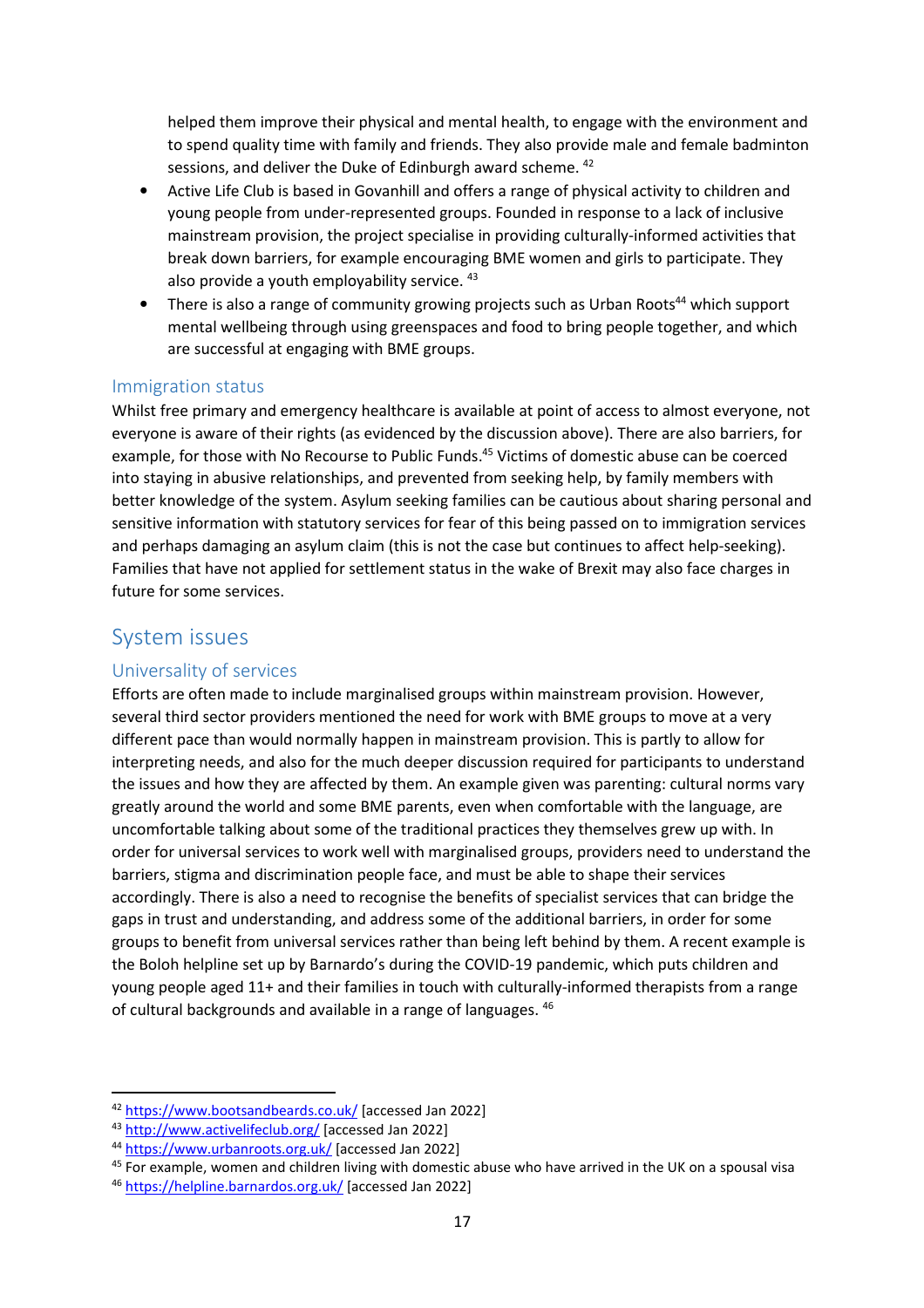## Unconscious or implicit bias within services and in referrers to services

Unconscious bias can affect the way professionals respond to people in a number of ways, including their perception of presenting issues and underlying causes. It can also contribute another layer to the equalities issues facing under-represented groups. A 2012 study<sup>47</sup> found that clinicians' implicit race bias was associated, particularly amongst Black patients with:

- Poor ratings by patients of care received
- More clinician verbal dominance; less patient centred dialogue
- Less patient liking of clinician
- Lower trust and confidence in, and perception of respect from, clinician

In Glasgow, as in other places, BME groups are under-represented in prevention and early intervention mental health care. The 2019 Quarter 1 report supplied by the provider of the Glasgow Schools Counselling Contract states that 90% of clients seen identified as 'white'<sup>48</sup>. According to the demographics mentioned earlier in this report, this suggests an under-representation of other ethnic groups. The first quarterly report by the provider of the new secondary schools counselling contract beginning in the summer of 2021 shows an improvement and it is to be hoped this will continue. It is not known how much of this arises from referral rates (by, usually, white professionals) and how much from engagement by pupils following referral.

Saheliya have identified that many girls and young women experience mental health issues that are not recognised by statutory services. This may be due to a combination of factors including family and community unwillingness to talk about mental health or about the underlying problems that may cause mental health problems; and the emphasis on academic attainment and emotional repression leading girls from some ethnic groups to internalise rather than externalise problems. As discussed earlier, FGM, forced marriage and honour-based familial expectations are factors that make girls from some groups more likely to experience a range of mental health problems; that make these problems to be less likely to be picked up by professionals and to lead to referrals; and that make some groups less likely to self-refer.

This tendency has been noted in US studies on referrals to school based mental health (SBMH) services. Bear et al (2014)<sup>49</sup> show that SBMH can reduce racial disparities in care found in specialist mental health services by eliminating or reducing logistic barriers to access (e.g., clinic hours, transportation, insurance), decreasing stigma associated with mental health care, improving the chances of detecting mental health problems, and providing education and outreach. However, they also noted disparities in referrals across ethnic minority groups based on cultural stereotypes as well as culturally-influenced presentations of mental health problems: Asian American students tend to be higher achievers academically and are under-represented in referrals to SBMH, compared with Latino youth, suggesting that school staff may overlook emotional or behavioural problems in the former group and observe them more readily in the latter. Implications from this study include the need to better understand the relationship between high academic achievement, internalisation of problems and low referral rates, and conversely between poorer academic achievement,

l

<sup>47</sup> Cooper, L.A. et al. The Associations of Clinicians' Implicit Attitudes About Race With Medical Visit Communication and Patient Ratings of Interpersonal Care, American Journal of Public Health 102, no. 5 (May 1, 2012): pp. 979-987. https://doi.org/10.2105/AJPH.2011.300558

<sup>48</sup> Youth Mental Health Improvement: Progress Report: 1st January To 31st March 2019

 $49$  Bear, L., et al, 2014. Building the gateway to success: an appraisal of progress in reaching underserved families and reducing racial disparities in school-based mental health. Psychological Services, 11(4), pp. 388-397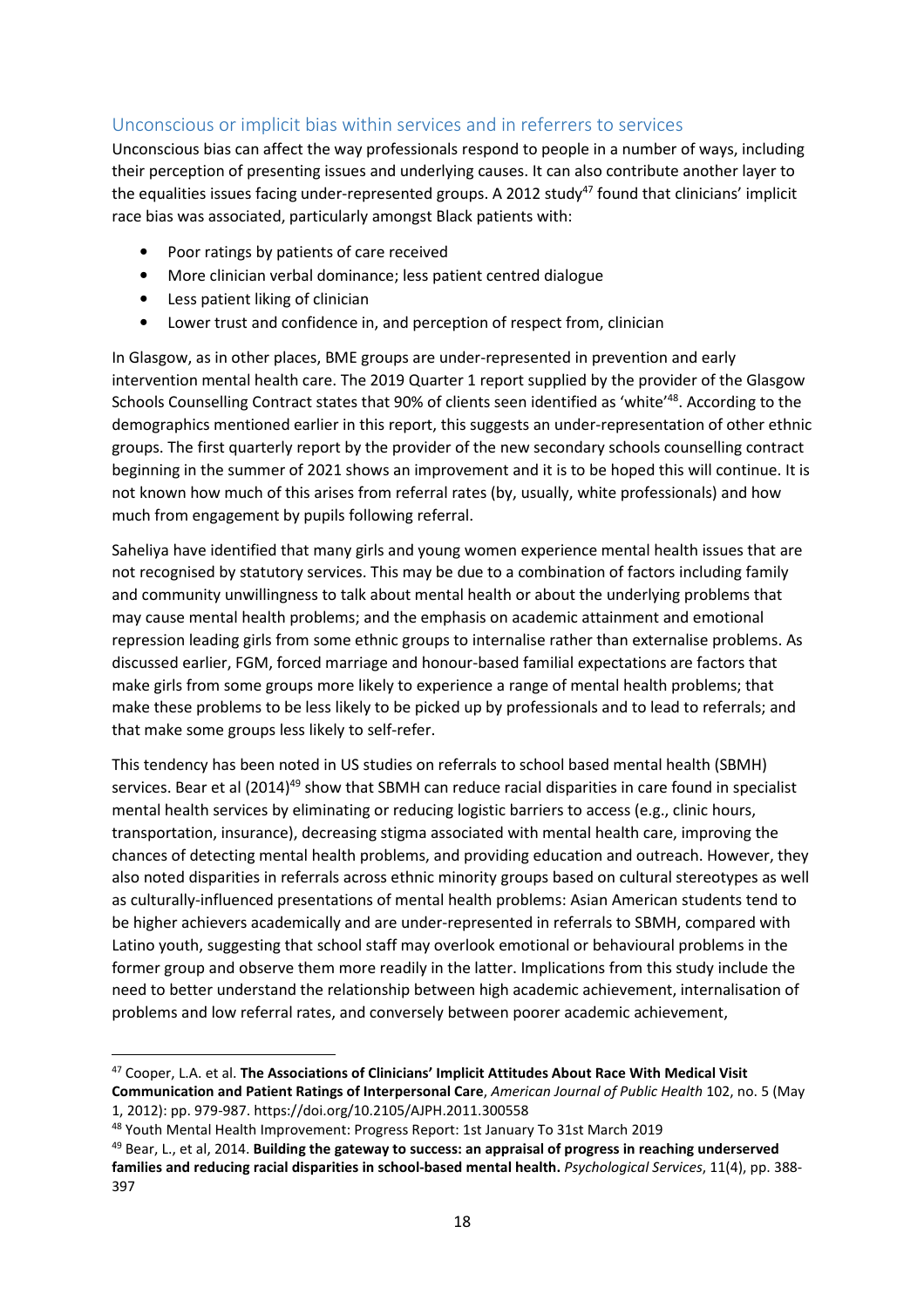externalising problems and higher referral rates. It warns of an unmet need in particular groups and suggests referring staff could receive targeted training to identify mental health needs in groups that are under-represented in referrals.

## Structural racism

 $\overline{a}$ 

Mind UK's website lists a number of issues, and corresponding evidence, relating to racism within UK mental health services. <sup>50</sup> These include unequal access to services; inequality in diagnosis; unequal treatment under the Mental Health Act; and inequality in outcomes.

The Mental Welfare Commission for Scotland reported in September 2021 on mental health detention figures for Scotland. <sup>19</sup> While data on restraint is not available by Health Board, concerns were raised that, in Scotland:

- People of colour were more likely to be detained through a less preferred route, and detentions were less likely to have Mental Health Officer consent;
- There were differential perceptions of risk, with Black people more likely to be deemed at risk to themselves than other ethnic groups; Black and Mixed ethnic groups were more likely to be considered a risk to themselves and others than to themselves only; and Black women significantly more likely to be considered a risk than White women;
- Detentions among some ethnic groups are skewed towards younger age groups, which is not seen in White Scottish and other British groups. This is particularly the case for males from the African, Caribbean or Black, and Mixed, ethnic groups, up to the age of 24.

Reasons behind these inequalities include many of the barriers and issues around stigma and access to early treatment that have already been discussed in this report. However, racism by professionals also plays a part in determining which people are more likely to be deemed angry, violent or a risk to themselves and others. This issue applies to children at all stages and within all services. There is evidence that Black boys in early years settings are more likely to be regarded as "challenging"<sup>51</sup>, and more likely to experience school exclusions and youth justice. <sup>52</sup> In order to redress the inequalities illustrated above, racism needs to be addressed across society.

## Recognising the role of religion, faith & spirituality

A 2014 report for Mind UK and others highlighted the importance of faith and spirituality and noted that talking therapists often did not take account of how therapy interacted with religion and spirituality. It recommends good engagement with local black and minority ethnic communities to ascertain their needs around various treatments, including talking treatments; and the commissioning of services that can demonstrate sufficient diversity and cultural appropriateness. <sup>53</sup> The Race Equality Foundation also suggests that "commissioners should establish effective partnership with community and faith groups to communicate, inform and influence appropriate help seeking behaviour for a more holistic approach." <sup>54</sup>

<sup>50</sup> https://www.mind.org.uk/about-us/our-strategy/becoming-a-truly-anti-racist-organisation/facts-andfigures/

<sup>51</sup> https://news.yale.edu/2016/09/27/implicit-bias-may-explain-high-preschool-expulsion-rates-black-children

<sup>&</sup>lt;sup>52</sup> In Scotland in 2018/19, the Black Carribean, African and Roma pupils were the most likely groups to be excluded from school: https://www.gov.scot/publications/school-exclusion-statistics/

<sup>&</sup>lt;sup>53</sup> Ethnic Inequalities in Mental Health: Promoting Lasting Positive Change Lankelly Chase Foundation, Mind, The Afiya Trust and Centre for Mental Health (2014) Ethnic-Inequality-in-Mental-Health-Confluence-Full-Report-March2014.pdf (lankellychase.org.uk)

<sup>&</sup>lt;sup>54</sup> Bignall T. et al (2020) Racial disparities in mental health: Literature and evidence review. London. Race Equality Foundation. pp29-30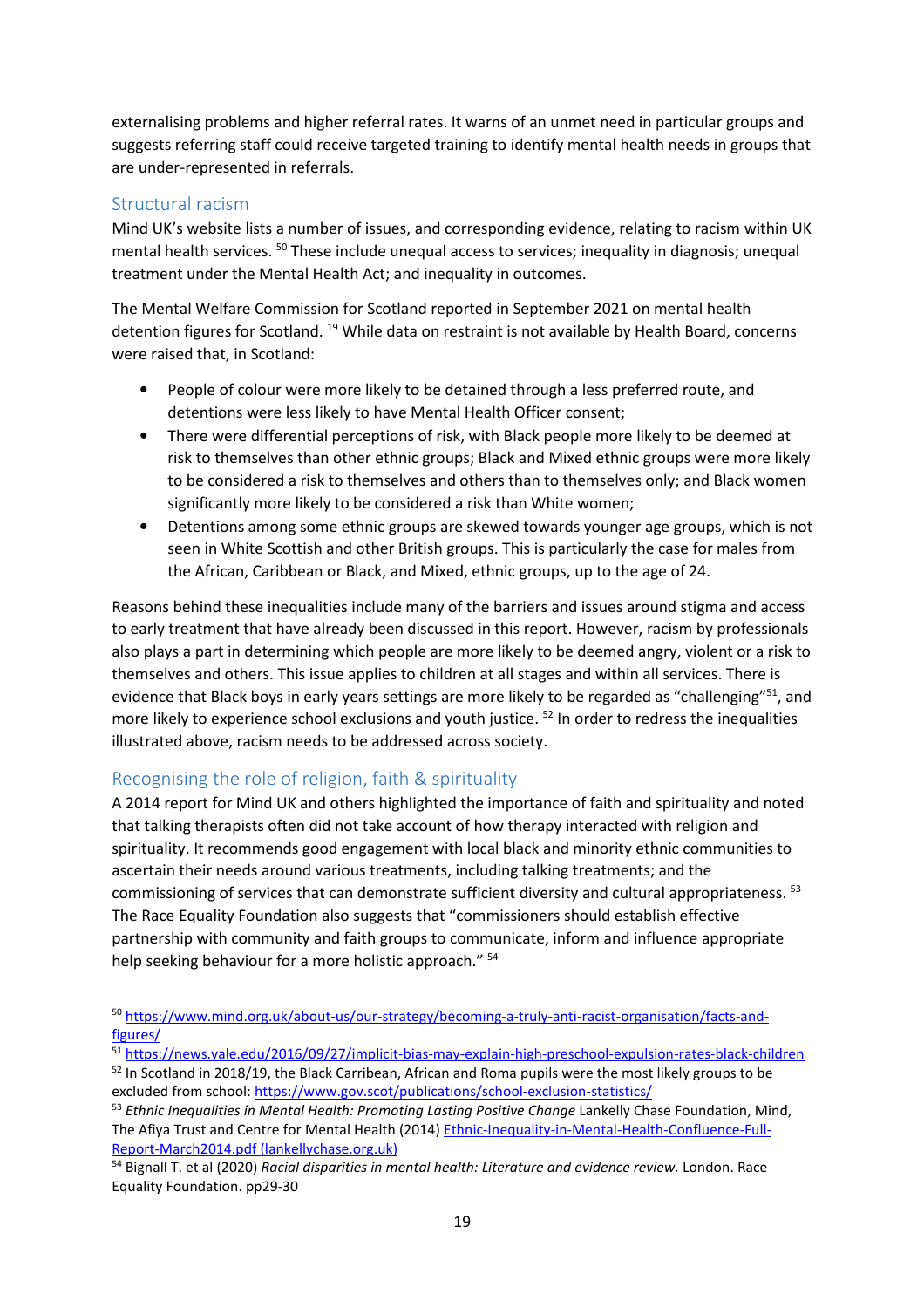#### Cultural competence and diverse workforce

Cultural competence (the ability to reflect on one's own culture in order to engage effectively with people from other cultures) is discussed in much of the literature on BME mental health and is important for engaging effectively with children, young people and parents/carers. Having a workforce that reflects the demographics of the communities we work with is another important factor in breaking down barriers and encouraging help-seeking. Research into the effect of increased cultural competence in an HIV/AIDS clinic<sup>55</sup>, of ethnicity of doctors caring for newborns<sup>56</sup>, and of ethnic match between doctors and male patients<sup>57</sup>, has shown that these are factors in improved patient/clinician relationships, uptake of screening and therapies, and likelihood of the patient talking about other health issues, and could help reduce racial disparities in quality of care and patient outcomes.

This is echoed in the research by Kurtz and Street. <sup>58</sup> While many of the issues raised by BME young people in the research were consistent with findings for young people in general, a clear need was also identified for understanding the specific cultural dimensions that compound issues about waiting lists, accessibility, young-person-friendliness and stigma. Staff in the research reported the need for specific training to understand these cultural dimensions. Conversations with Glasgow youth workers specialising in BME mental health back this up and point out that cultural competence cannot be achieved by a one-off training course but is a constant, ongoing process. Kurtz and Street's recommendations include mental health services working closely with 3<sup>rd</sup> sector BME organisations and schools to develop mutual understanding of mental health and cultural issues.

#### Embracing different ways of working

 $\overline{\phantom{0}}$ 

All of the issues described so far contribute to a lack of accessibility of, and trust in, statutory services and providers. The Mental Welfare Commission for Scotland recommends that services should take themselves into communities rather than waiting for so-called "hard to reach" communities to come to them, and to work with third sector organisations, to build trust and understanding. <sup>59</sup> A 2020 study <sup>60</sup> into the demographic profile of users of community and voluntary sector counselling services showed these services were more likely than statutory and school based services to be accessed by marginalised groups including BME groups.

There are also examples within the literature showing that when statutory services make a concerted effort to engage better with marginalised communities, these barriers can be overcome.

<sup>&</sup>lt;sup>55</sup> Saha, S., Korthuis, P.T., Cohn, J.A. et al. Primary Care Provider Cultural Competence and Racial Disparities in HIV Care and Outcomes. Journal of general internal medicine, vol. 28, no. 5, pp. 622- 629. https://doi.org/10.1007/s11606-012-2298-8

<sup>56</sup> Brad N. Greenwood, Rachel R. Hardeman, Laura Huang, Aaron Sojourner Physician–patient racial concordance and disparities in birthing mortality for newborns Proceedings of the National Academy of Sciences Sep 2020, 117 (35) 21194-21200; DOI: 10.1073/pnas.1913405117

<sup>57</sup> Alsan, Marcella, Owen Garrick, and Grant Graziani. 2019. Does Diversity Matter for Health? Experimental Evidence from Oakland American Economic Review, 109 (12): 4071-4111.DOI: 10.1257/aer.20181446 <sup>58</sup> Kurtz, Z. and Street, C. (2006), Mental health services for young people from black and minority ethnic backgrounds: the current challenge, Journal of Children's Services, Vol. 1 No. 3, pp. 40-49. https://doi.org/10.1108/17466660200600022

<sup>60</sup> DUNCAN, C., et al, 2020. Counselling for young people and young adults in the voluntary and community sector: An overview of the demographic profile of clients and outcomes. Psychology & Psychotherapy: Theory, Research & Practice, 93(1), pp. 36-53.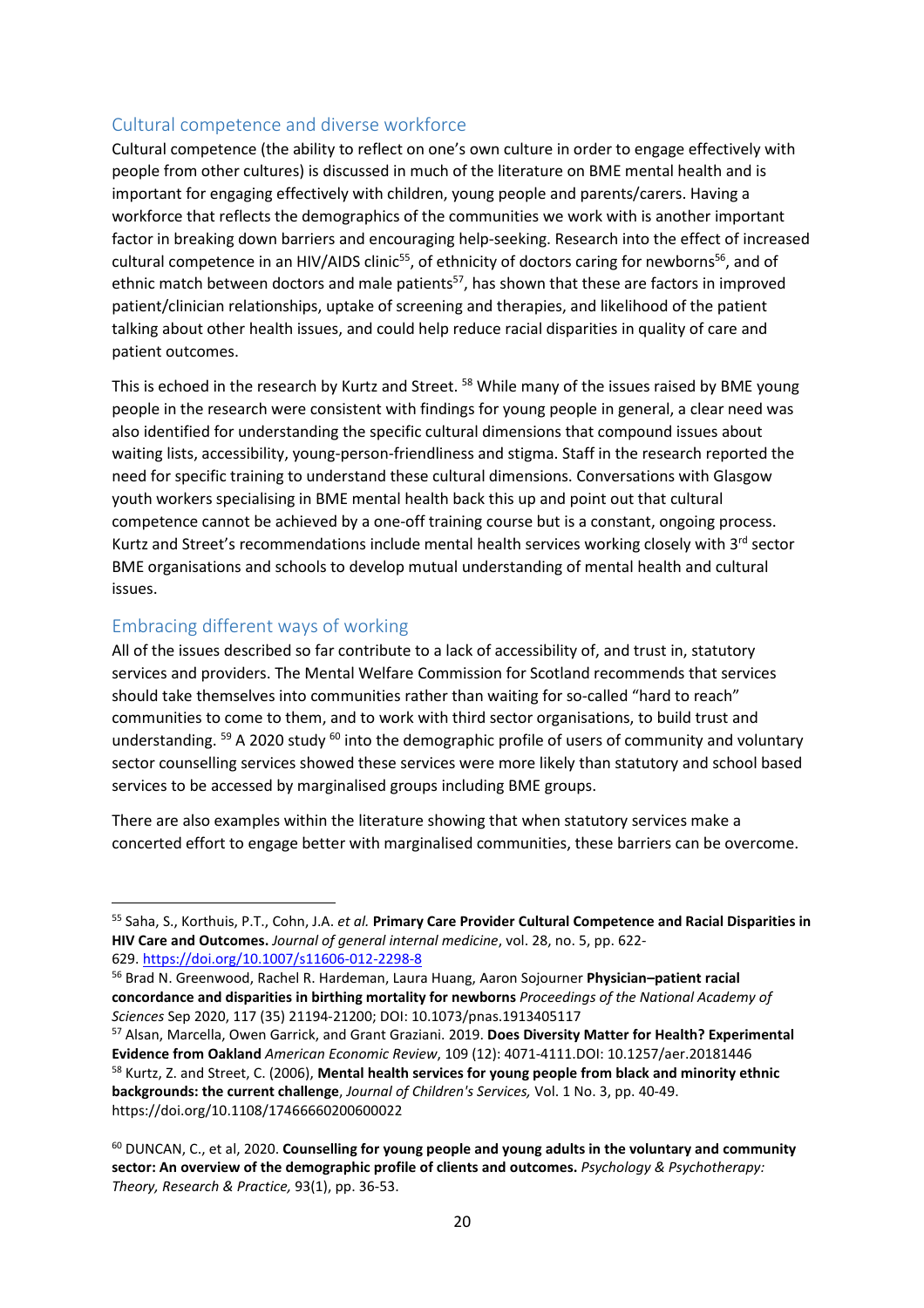The Building Bridges programme in Liverpool  $61$  recognised the under-representation of BME children and families in preventative and early intervention services, and their over-representation in interventions like mental health detention, criminal justice and school exclusion. The programme was a collaboration between the NHS trust and community based organisations to transform services into more accessible and culturally competent ones. Principles that were implemented included:

- Holistic services that worked with the whole family on a variety of issues;
- Recognising the importance of parent/carer mental health by allowing adult referrals;
- A Community Participation Group that was paired with and fed into the programme's steering group; and children's participation through consultations;
- Self-referrals and referrals from community organisations;
- Capacity building work that included joint training sessions with statutory and community organisations on a range of specialist topics on issues for working with BME families;
- Solution-focused counselling, adapted to work better with BME families and with therapists trained in advocacy;
- Staff from a variety of BME backgrounds.

Challenges cited include issues with data collection and difficulties filling staff vacancies with all the desired linguistic abilities. The programme ultimately suffered from a lack of sustainable funding. However there were many benefits, some of which continue (Liverpool CAMHS continue to allow self-referral as a legacy of the project) and the principles of working in and with communities could be applied more widely to other marginalised groups.

The CAMHS team serving the Tower Hamlets area of London has also carried out work to improve its outreach to the under-served Bangladeshi community, using a process of enquiry followed by a commitment to respond to what was learned. Although anxieties were raised about increasing referrals from this community at a time when referrals generally were becoming unmanageable, the service as a whole changed its way of thinking. One major change was the creation of specific Bangladeshi co-worker posts within the service.  $62$  The report is clear that, rather than a model to be replicated, this project is an example of how services can learn more about ethnic inequalities in service access, and respond in ways that are informed by the communities they serve.

The Mental Health Foundation is currently undertaking work with a large staff group from multidisciplinary services in Edinburgh exploring reflective practice around inequalities in young people's mental health. A process of task-sharing, based on a model developed in New York $63$ , is being supported in Dundee. Reverse commissioning is a similar model that has been developed by the NHS BME network in England.<sup>64</sup> This could be an area for Glasgow's services to learn from and potentially collaborate.

l <sup>61</sup> Fatimilehin, Iyabo. (2007). Building Bridges in Liverpool: Delivering CAMHS to Black and Minority Ethnic Children and their Families. Journal of Integrated Care. 15. 7-16. 10.1108/14769018200700017.

 $62$  Messent, P. and Murrell, M. (2003) Research Leading to Action: A Study of Accessibility of a CAMH Service to Ethnic Minority Families. Child and Adolescent Mental Health, 8: 118-124. https://doi.org/10.1111/1475- 3588.00057

<sup>63</sup> https://www.rand.org/pubs/tools/TL317.html

<sup>&</sup>lt;sup>64</sup> For examples, see https://www.youtube.com/watch?v=TjnpGQiG4ts or https://www.mentalhealthtoday.co.uk/engaging-bme-communities-about-mental-health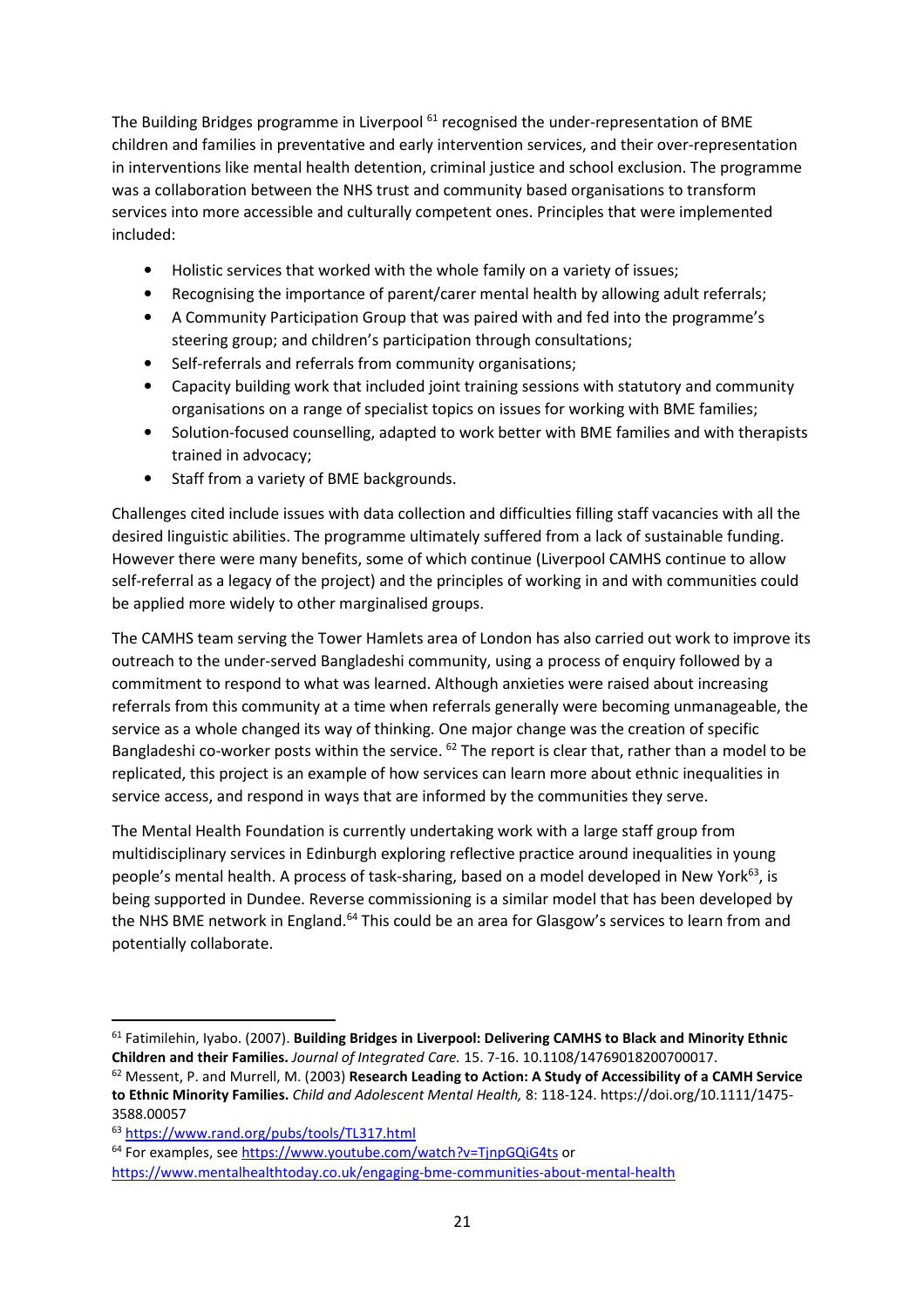# **Limitations**

There are many more groups and individuals across Glasgow and Scotland that are working with BME groups, mental health and/or young people, and that have insights, however it was not possible to speak to all of them. Some did not respond to requests; others were too busy and some said they did not feel they had the expertise to comment. There are also gaps in the literature, particularly around Gypsy/Roma, Polish and other European minority groups, and Chinese groups in the UK. Moreover, intersectionality, for example LGBT+ and BME, needs to be taken into account.

It should also be noted that some of the US-based literature is influenced by inequality of access to free healthcare, which is less pertinent in the UK although not irrelevant given that some resort to private counselling and access will also be hampered by lack of transport, related to poverty.

The voices of BME children and young people, and their families, are not featured in this report. However a 2021 report by Intercultural Youth Scotland does include youth voice and covers very similar themes.<sup>65</sup>

Finally, as mentioned, there is growing recognition among mainstream services in Scotland of the extent and impact of racism. Services and individual staff must be competent in recognising this impact; recognising unconscious or implicit bias, and responding to the impact it can have on BME children and young people's mental health and service access.

# **Discussion**

l

Clearly there are many nuances around the specific, overlapping barriers faced by different groups; and none of these groups is static but rather the issues will change with time and within groups. However, the discussions showed that it is not necessarily essential, or useful, to try to understand every issue for every specific group at this point. More useful would be to:

Develop culturally competent and reflexive ways of working that ensure services and practitioners are sensitive and responsive to the needs of diverse communities, whatever their background.

"Reflexivity refers to the ability to engage with and understand how one's social locations have shaped their understanding of their world […] it instills a consciousness that trains practitioners to appreciate layered meanings and multiple potential explanations for the emergence of a mental health issue […]; when health care practitioners are capable of doing so individually, treatment also becomes more efficient by ruling out the need to rely on continual consultation with others and preserving the potential for self-organization." Au  $(2017)^{66}$ 

Develop structured and effective working relationships between statutory and community-based specialist services that can help to share tasks and build bridges with those communities. This report has discussed the need for specialist services, and the role of the  $3<sup>rd</sup>$  sector both in providing these and in bridging the "trust gap" between statutory providers and marginalised communities. The

<sup>&</sup>lt;sup>65</sup> Speaking Our Mind: The Impact of Racism and Race on Young Black people and young People of Colour in Scotlands Mental Health Needs Intercultural Youth Scotland June 2021 https://www.interculturalyouthscotland.org/reports [accessed Jan 2022]

 $66$  Au, A. (2017) Low mental health treatment participation and Confucianist familial norms among East Asian immigrants: a critical review. International Journal of Mental Health, 46 (1). pp. 1-17. ISSN 0020-7411 p9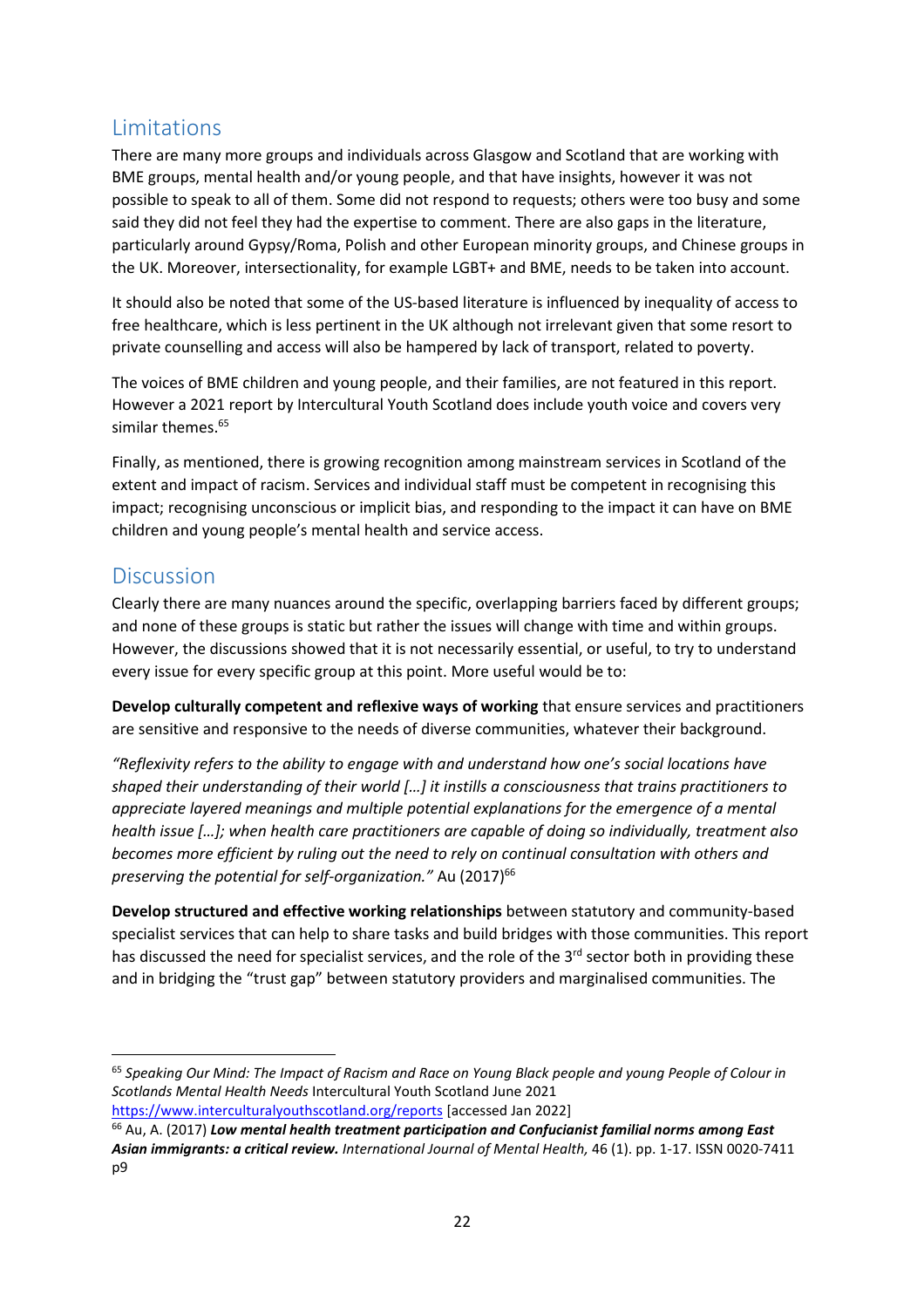examples discussed on pp20-21 of this report provide evidence and good practice on which to build a framework to utilise and develop effective partnerships.

# Considerations and Recommendations

# Mental Health Providers including schools counselling services and other school-based supports:

- Schools service: Most up to date data suggests a demographic improvement in uptake of school based counselling. Can equalities monitoring be extended to outcomes to give an indication of success across different ethnic groups? HSCP services: interrogate data to explore both uptake and outcomes demographics.
- Cultural competence training or similar reflective practice activity should be mandatory for staff of provider organisations
- Providers should work to increase staff diversity with better representation from BME groups
- Referring staff should have opportunities to reflect on cultural, religious and other issues that might impact on presentations and referrals
- Consider any language (including cultural language) barriers and possible solutions, in promotion and delivery of services
- Consider young Travellers and whether/how they access services
- Consider pilot/test of change opportunities taking learning from approaches to collaborative working with community based organisations, to support task-sharing, bridging the "trust gap" and ensuring therapies, supports and services are accessible and culturally appropriate

# Public health

## Working in communities

- Work collaboratively with community groups to address mental health stigma in culturally appropriate and representative ways, taking account of language used to describe mental health
- Identify and develop relationships with community assets like faith settings where there is willingness to engage and support mental wellbeing. Investigate how faith and other community leaders can support this agenda (consider targeting faith organisations for basic training, and basing therapeutic services within faith settings)
- Consider how else we might reach BME groups in the community, for example through greenspace and outdoor initiatives engaged in social prescribing, or through homework clubs and other educational activities
- Anti-stigma programmes should consider the additional stigma in BME communities and seek to address this specifically
- Learn from specialist BME organisations like Saheliya and Community Info Source how to effectively engage with marginalised communities
- Consider how well our research and data monitoring engages with marginalised communities, and whether action is needed to improve representation.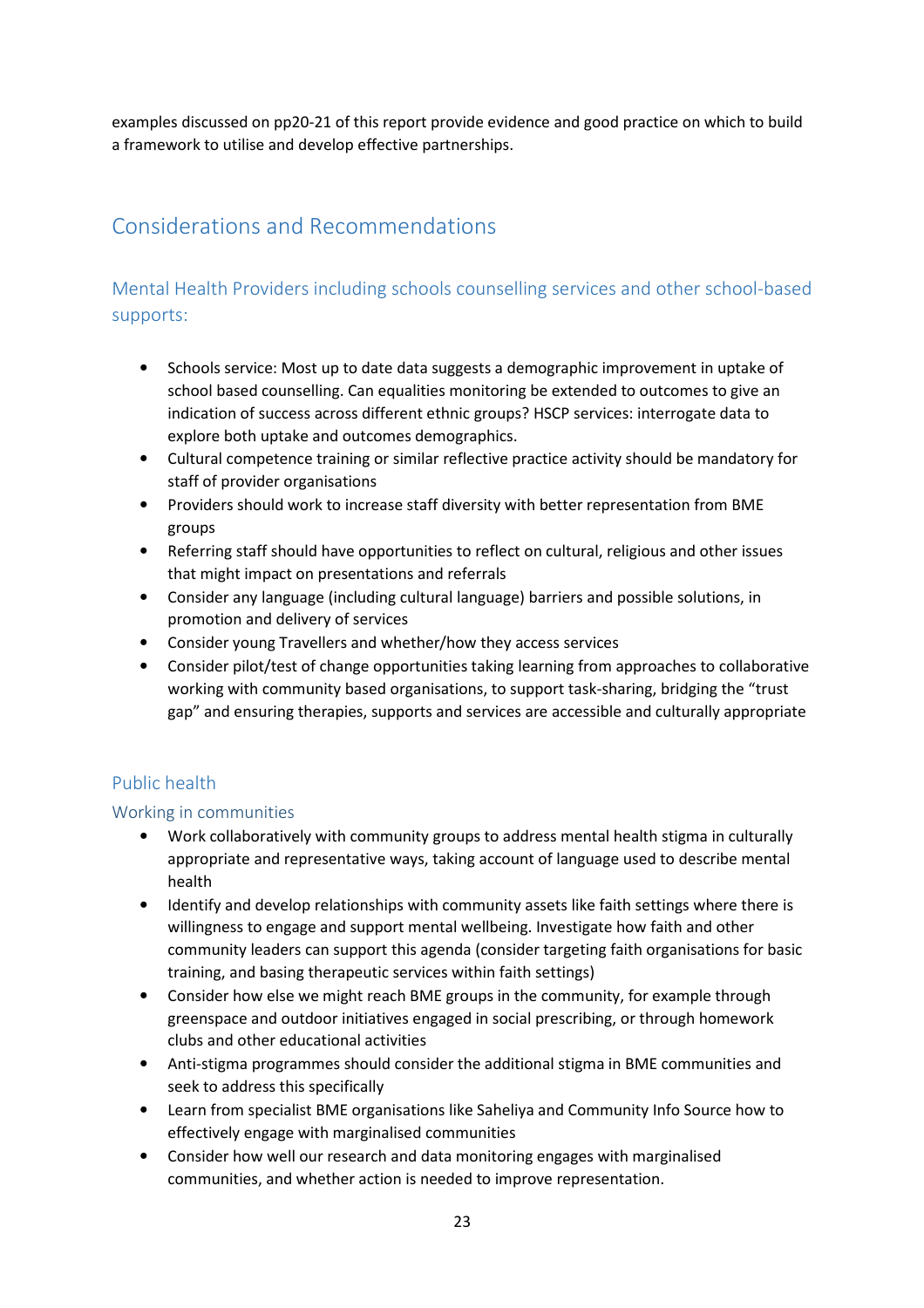#### Mental health training provision

- Provide targeted training to BME community organisations and faith settings. Consider offering training to private sector providers used by BME young people, eg. hair salons and gyms.
- Work with community and faith groups to ensure mental health training meets the needs of BME communities and those that work with them

#### Across all services

- Establish a reference group that can advise on whether our prevention/early intervention programmes and therapies are culturally appropriate, eg. should there be alternative 'healing' therapies like yoga, meditation? When is interpreting appropriate or not? How to make commissioning processes more inclusive, both in terms of the profile of commissioned organisations and requirements of organisations to engage with marginalised communities. 67
- Consider whether/how much people from BME backgrounds are involved in patient & public involvement initiatives
- Address language and communication barriers consider recruiting staff who speak a variety of languages as an additional option, while maintaining the offer of using interpreters
- Staff at all levels should have training or opportunities to reflect on how racism and discrimination can affect mental health as well as trust, help-seeking/service usage, presentation. They should also all have opportunities to learn about/reflect on how their own cultural and faith background can affect their interactions with patients, and on how culture and faith influence beliefs and behaviours around mental health.

# Next steps

 $\overline{\phantom{0}}$ 

It is suggested that all services allocate time and resources to the considerations above so that issues like language, training, staff recruitment and data monitoring can start to be addressed quickly. Longer term, partnership working between statutory providers and community based organisations should be developed using the task sharing, or reverse commissioning models described here. Through these partnerships, issues like staff anti-racist and cultural competence training can be addressed; statutory providers can be supported to build a presence in communities; communities can be supported to talk about mental health and overcome stigma; and specialist  $3^{rd}$  sector organisations can build capacity and capability to respond to mental health needs. The voices of children and young people from BME backgrounds should form part of this response and should be supported through such partnerships.

 $67$  For more on commissioning, see Bignall T. et al (2020) Racial disparities in mental health: Literature and evidence review. London. Race Equality Foundation. p48